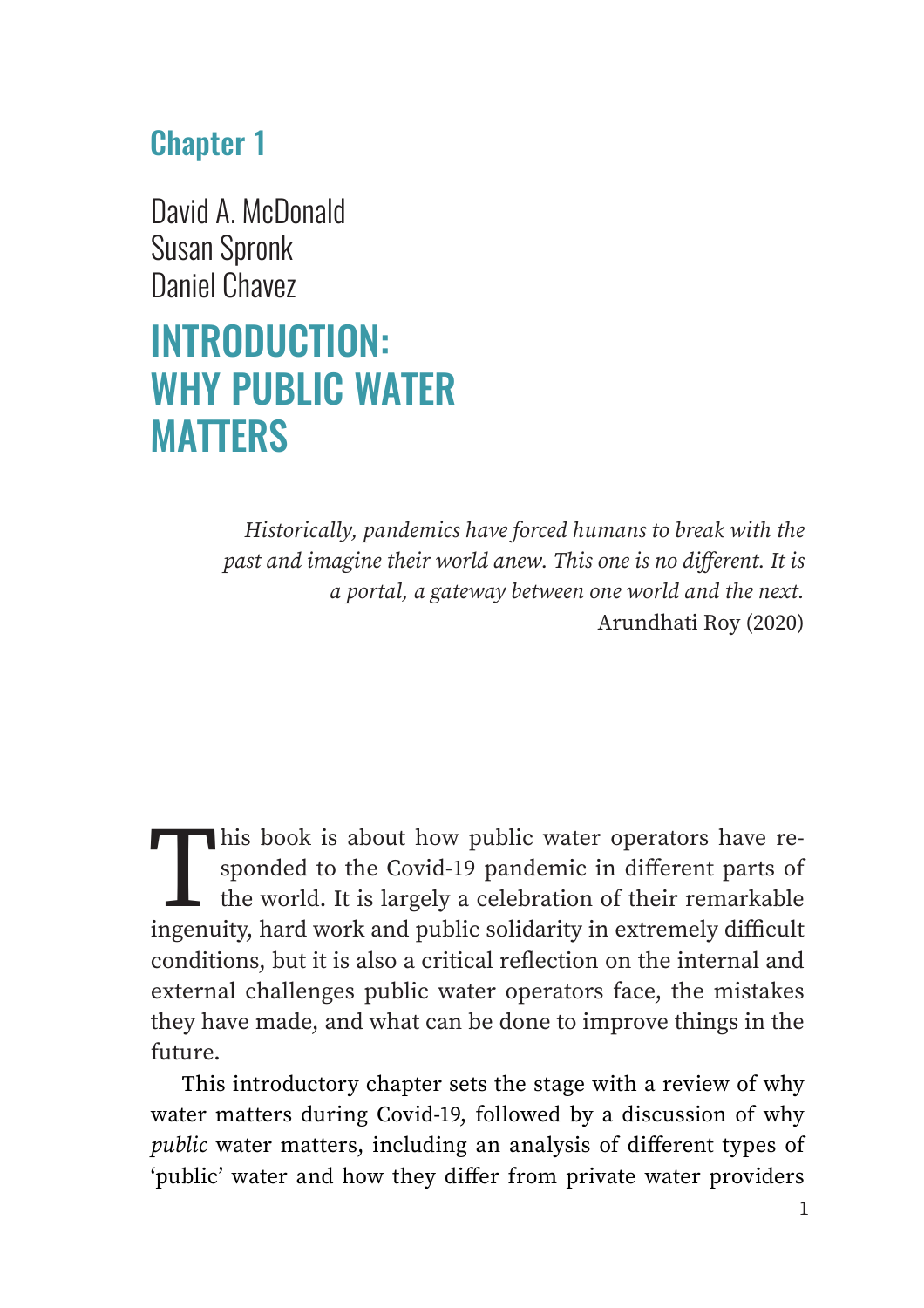during a pandemic. We then examine the dark clouds that Covid-19 has generated for public water operators (from financial crises to privatization pressures), followed by the silver linings that have been revealed: the positive ways in which public water operators have responded to the pandemic and how these ideas and practices might be carried forward into longer-term organizational, financial and philosophical changes. We close with a brief review of the genesis and methodologies of the research for this book and how we have arranged the chapters.

These are still early days, however, and this collection of essays is but a snapshot in time taken shortly after the outbreak of Covid-19 (with most data collection and writing taking place between May and August of 2020). A second wave of Covid-19 infections is affecting many parts of the world as we write (October 2020), and for many countries the first wave continues unabated. The challenges described in this book may become exponentially more difficult for public water operators. A mounting economic crisis is leading to budget cuts and more aggressive forms of cost recovery while rising expenses such as personal protective equipment (PPE) and enhanced cleaning protocols are creating financial and organizational challenges that threaten to undermine the progressive work of public water operators in the near future.

Covid-19 is therefore both a threat and an opportunity for improved public water, and it may cut both ways, sometimes in the same place. As a result, the chapters in this book should be read in the manner suggested by Arundhati Roy in the quote above: as a glimpse into the potential for public water services to act as portals to a better future – one in which water and sanitation services are available to everyone in safe, reliable, affordable and democratic ways, and advance public goods beyond their narrow utilitarian value. Doing this will also require a substantial break from the past.

Covid-19 is not the first pandemic to highlight the need for effective and equitable water services – and it will certainly will not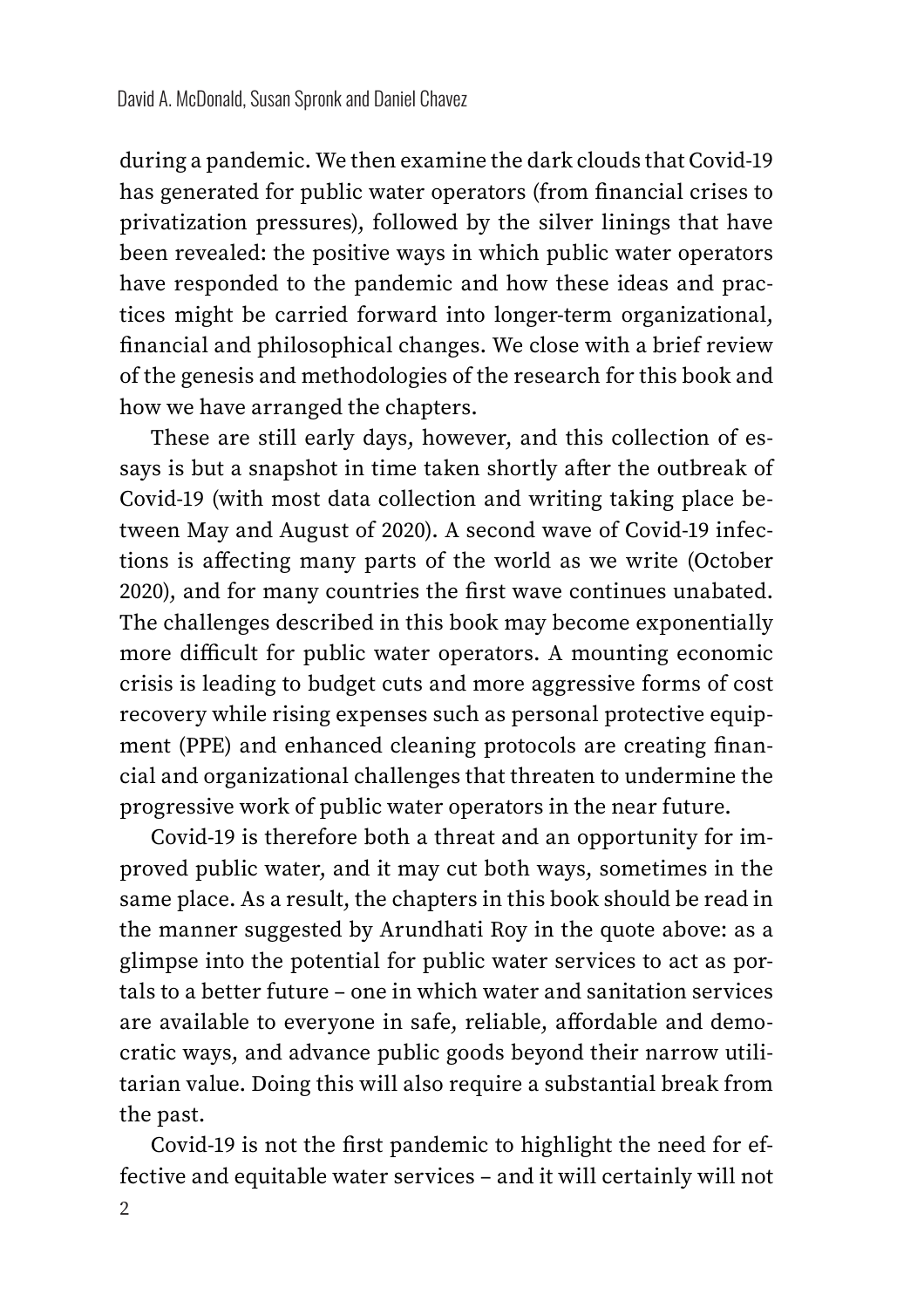be the last – but it is a truly universal crisis, showcasing the centrality of water services to basic human well-being in every part of the world. Notably, it has also helped to reveal the ugly underbelly of poor water services in many parts of the North, possibly helping to build a more robust global coalition of voices for change. As Sultana and Loftus note in their review of the impacts of Covid-19 on the human rights to water in this volume: "Throughout the global North, rarely have individuals been so concerned that access to water still seems to rely on the ability to pay. Rarely have the rights to water and sanitation been discussed so widely, with growing anger over the closure of public toilets and growing concern over household water insecurity" (see also Meehan et al. 2020). The chapters on water cutoffs in the United States and water poverty in Spain in this volume provide further concrete evidence of the growing *global* disparities of water service provision.

Not all of the stories in this collection are positive, therefore, but they all illustrate the potential for constructive change (through growing demands for more democratic decision making, the development of more progressive tariff policies, and the sharing of knowledge among public water operators). Some stories are dramatic – with decisions on water services having life-and-death consequences for millions of people. Others are less sensational but no less important or remarkable in terms of how they illustrate the speed and effectiveness with which many public water operators have dealt with the pandemic. In this regard we encourage readers to review the full range of public water experiences in this collection to better understand the breadth of challenges, the widely differing capacities of water operators, and the varying outcomes of public water crises during Covid-19, all in an effort to accomplish the same basic feat: the provision of safe, reliable water services to everyone.

This diverse compilation of stories is intended to accomplish three goals. The first is to provide a robust cross-section of empirical and theoretical insights on how public water operators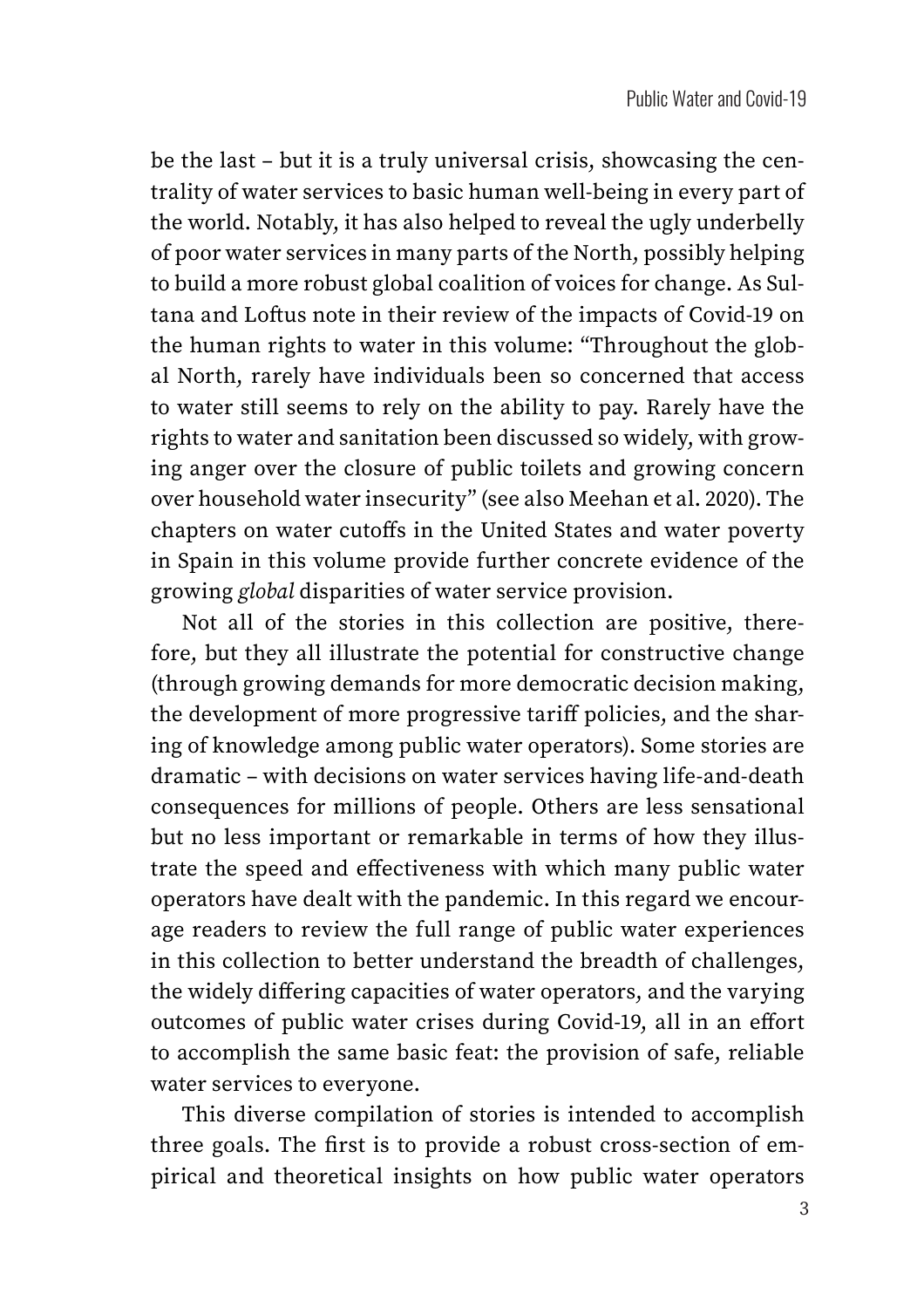from around the world are responding to the Covid-19 crisis. The second is to identify and critically examine what can be considered 'good' (as opposed to 'best') practices and how these might be transferable to different locations. And finally, we aim to highlight the needs and opportunities for a more progressive public water future over the longer term and what lessons from Covid-19 might be carried forward.

#### WHY WATER MATTERS

Of the handful of preventative measures deemed effective at slowing or preventing the spread of Covid-19, handwashing is one of the most important. The mechanical action of rubbing hands together in water can itself remove germs, but is most effective when combined with soap because its molecules disrupt SARS-CoV-2's outer lipid membrane, killing the microbe. Running water then flushes away the viral fragments (Schmidt 2020). Hand sanitizers with at least 60% alcohol content can be equally effective, but they tend to be more expensive, are not always available, and are not as effective if hands are dirty (Smith et al 2020, Sicket-Bennet et al. 2005). Washing hands is also important for warding off other illnesses such as salmonellosis, hepatitis and other influenzas, with co-morbidity being a strong indicator of the potential infection and severity of Covid-19 (Aly et al. 2020, Morley and Vellas 2020).

But handwashing is only possible if water is available. Nearly 2.1 billion people lack access to safe, readily available water at home, while millions more must walk long distances or rely on otherwise unreliable and intermittent water services outside of their homes (UNICEF and WHO 2017). Many government institutions also lack basic hygiene services. In 2016, 47% of schools around the world lacked adequate amenities for handwashing, as did 16% of healthcare facilities (UNICEF and WHO 2018, 11).

Water disconnections in many countries exacerbate the problem. In the United States (US) alone, 15 million Americans had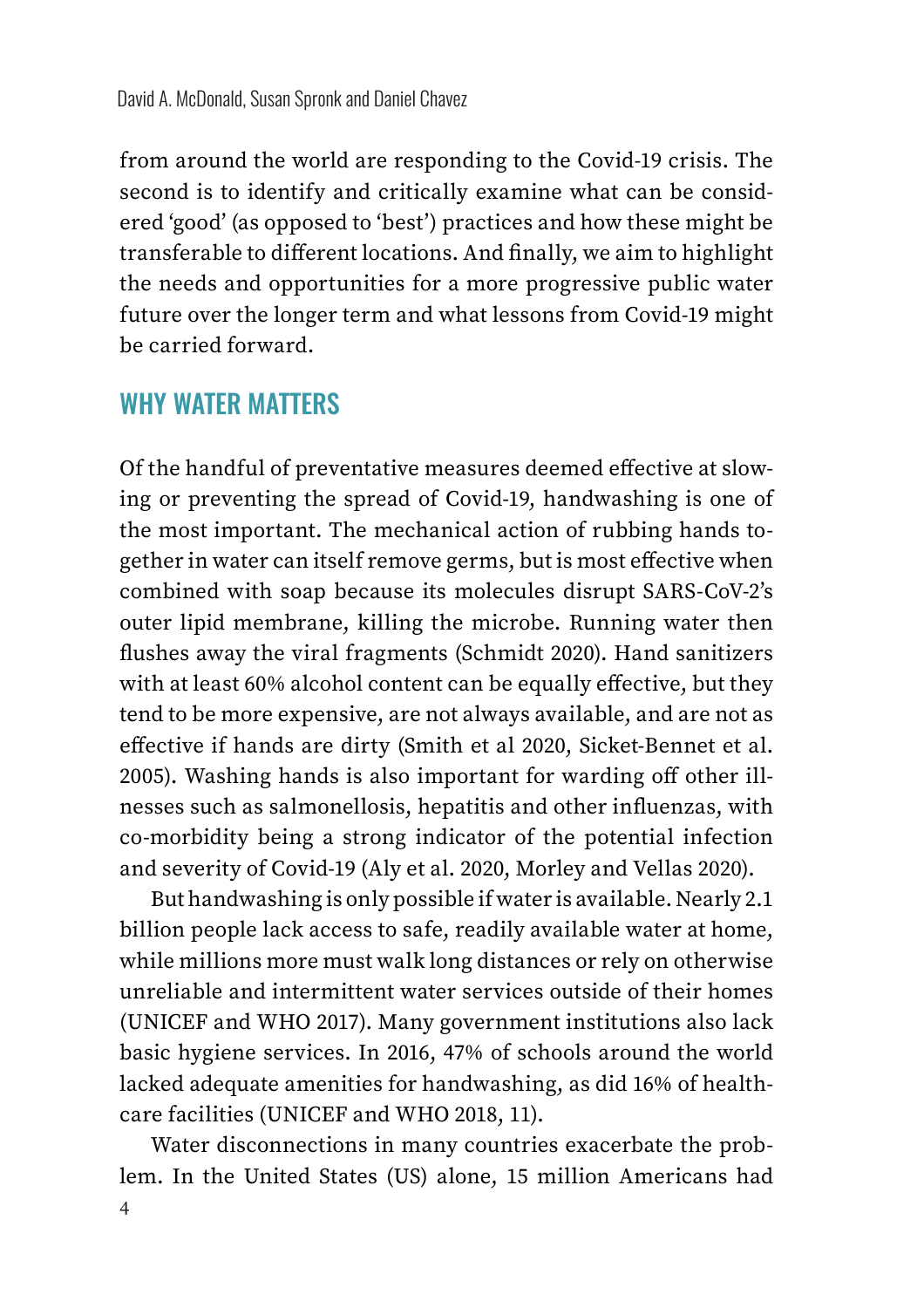their water services interrupted due to an inability to pay in 2016 (Swain et al. 2020), and the crisis appears to be worsening, with one survey noting that "water bills could soon be unaffordable for more than one third of Americans" (Teodoro 2019, 2; see also the chapters on Baltimore, Pittsburgh and Flint in this volume). Leaky infrastructure, intermittent service delivery and other forms of irregularity all contribute to a massive global problem with access to water for basic handwashing.

Even where water is available, there is not always enough of it for proper handwashing practices. Because the Covid-19 virus is not transmitted by water, the amount of water used in handwashing is more important than its cleanliness (although contaminated water is a vector for other illnesses). Thus, "frequent handwashing with lower-quality water is preferable to infrequent handwashing in high-quality water" (Howard et al. 2020, 382). But as the number of people staying at home has increased during Covid-19 due to lockdown measures, it has been increasingly difficult to ensure that sufficient amounts are allocated to handwashing activities, especially when other pressing household water needs are taken into account.

Access to soap is another problem. UNICEF and WHO (2019) report that only 60% of the world's population has a location in their household where both soap and water are available that are either fixed (a sink) or mobile (jugs or basins). These figures drop to less than 50% in sub-Saharan Africa (Brauer et al. 2020, Jiwani and Antiporta 2020). Importantly, sewage is not a spreader of Covid-19, as feces do not appear to be a disease vector (although, once again, it is a vector for other serious illnesses, potentially contributing to co-morbidity). However, antibodies from the Covid-19 virus can be tracked in sanitation systems and may be an important tool in monitoring outbreaks of the disease (Farkas et al. 2020; see also the chapter on Québec in this volume). Water operators can therefore play an important role in issuing advanced warnings of site-specific occurrences of the illness.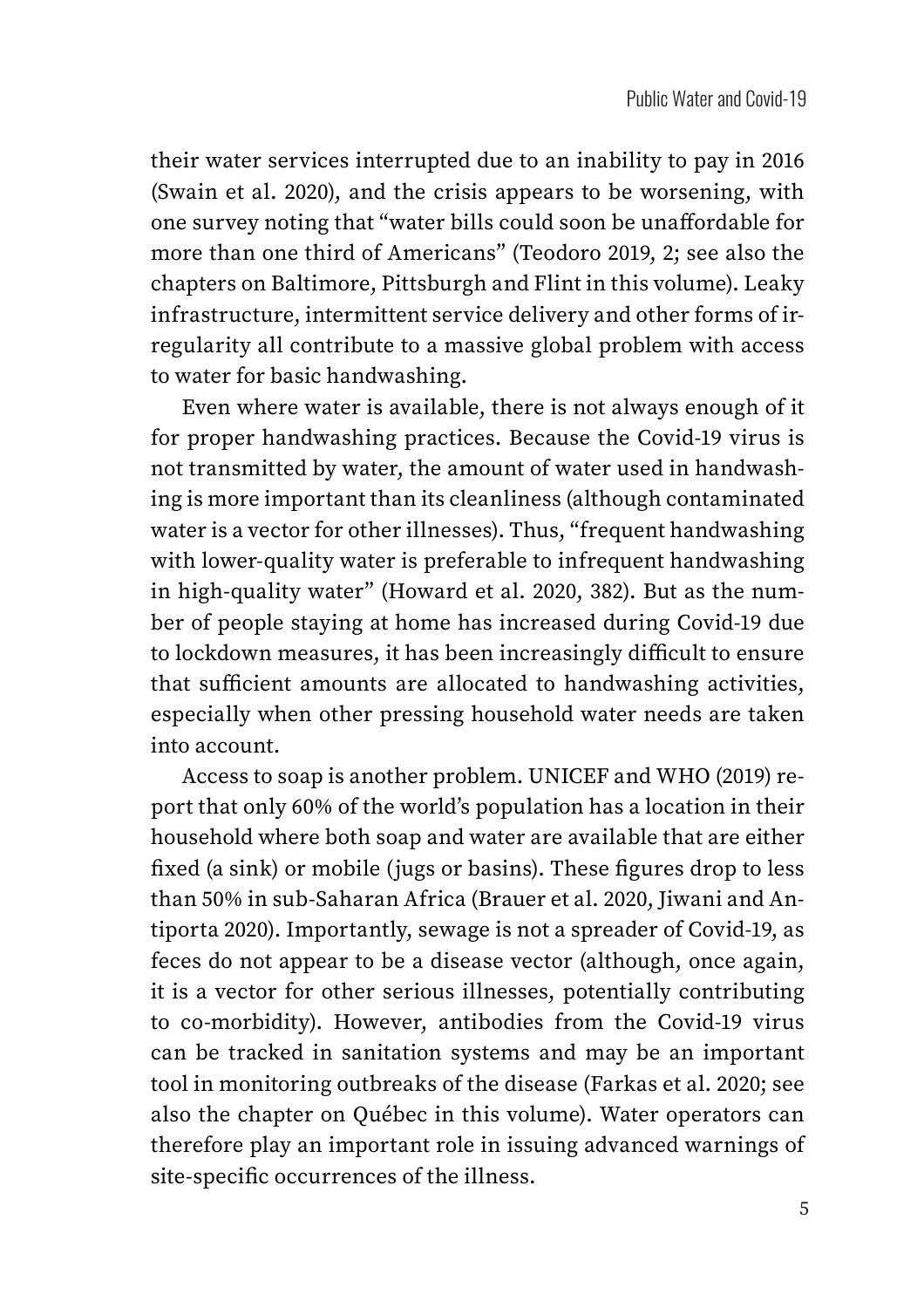#### WHY PUBLIC WATER MATTERS

Although private water companies have also been dealing with the Covid-19 crisis (more on this below), the focus of this book is on public water operators for two reasons. First, they make up the vast majority of the world's water service providers. Private water remains significant in parts of Europe (England at 100%, France at 67% and Spain at 63%), and private water provision is growing in some locations (notably China and Brazil), but for most countries in the world, water and sanitation remains predominantly public. In the US only 15% of water is delivered by private companies, while in Germany only 12% is private, and in Italy it is 11% (Arup 2015, 38). Low-income countries are overwhelmingly serviced by public water agencies, with private water companies showing little interest in serving these markets (WWC and OECD 2015). Nor does the private sector play a large role in capital investments in the water sector, "struggl[ing] to provide more than a tiny portion of the infrastructure investment in the world" (Hall 2015, 10; see also McDonald et al. 2020a).

Second, there are good reasons to argue that public water operators (can) do things differently than private water companies. As members of the NGO *France Eau Publique* argue in their chapter in this book: "Unlike a concession contract, which circumscribes investment within a temporal and spatial framework, the public management model provides the means to make decisions based on long-term consequences. Public operators are committed to defending and preserving water as a common good. Where water is privatized, local authorities must deal with private operators who refuse to go outside of their mandates as defined in their contract. Public operators, by contrast, feel that they have a genuine mission to serve the public good. Employees are at the heart of this movement, ready to commit their time and energy to guarantee service quality."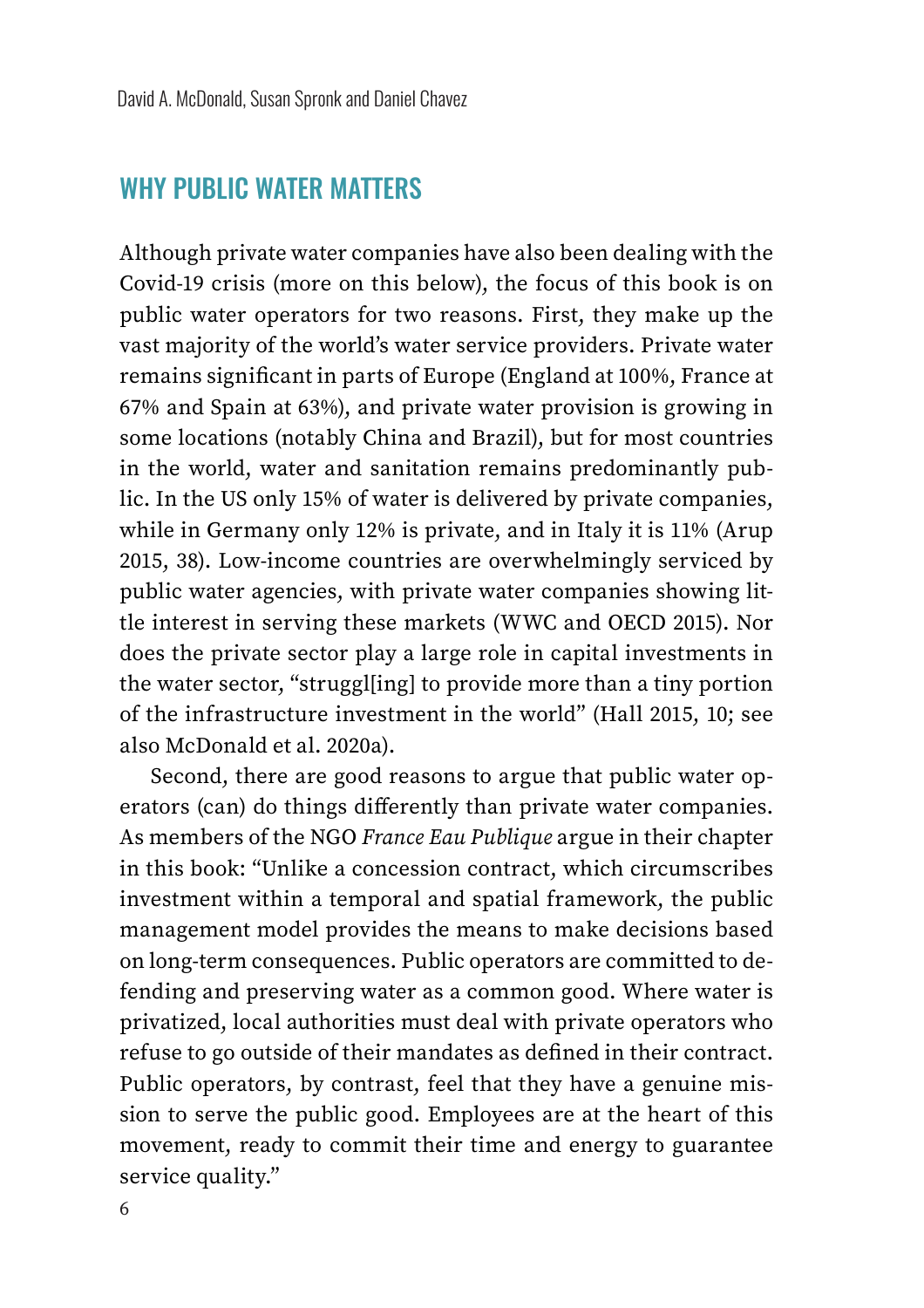It is not our intent to 'prove' that public water operators have been better at responding to Covid-19 than their private counterparts. We have not conducted the comparable research on private company reactions to the crisis to allow us to do this. Nor do we claim to have a representative sampling of public water operators to allow for such a comparison. In fact, we have an intentionally biased selection of public water operators which were chosen because we hoped they could illustrate relatively positive examples of public water services in an effort to learn more about what they have done well (and not so well) in their efforts to address Covid-19. We acknowledge that there are poorly run public water services in the world that could have presented a very different picture, but that is not the purpose of this book.

Having said that, we fundamentally believe that public water services can be more democratic, more accountable and more transparent than private water services, largely because they are not driven by narrow profit objectives. They also have better potential for collaboration with other public service providers given their broad public good mandates, and they have longer-term time horizons with regard to investments in people, infrastructure and systems where they work. Three decades of case studies and meta studies on this topic from around the world have clearly demonstrated that private sector water operators tend to be more expensive, less accountable and less interested in long-term investments than their public sector counterparts (Hall et al. 2005, Castro 2008, Bakker 2010, Bel et al. 2010, Tan 2012). We believe that this has negatively affected their ability to manage Covid-19 in a democratic and equitable way, and therefore associate ourselves with the overall conclusions of a group of UN Special Rapporteurs who published an (unprecedented) op-ed in *The Guardian* newspaper in October 2020 arguing that "Covid-19 has exposed the catastrophic impact of privatizing vital services" such as water (Farha et al. 2020).

But this book is not about the impacts of privatization. The question we want to ask is what makes for a 'good' public water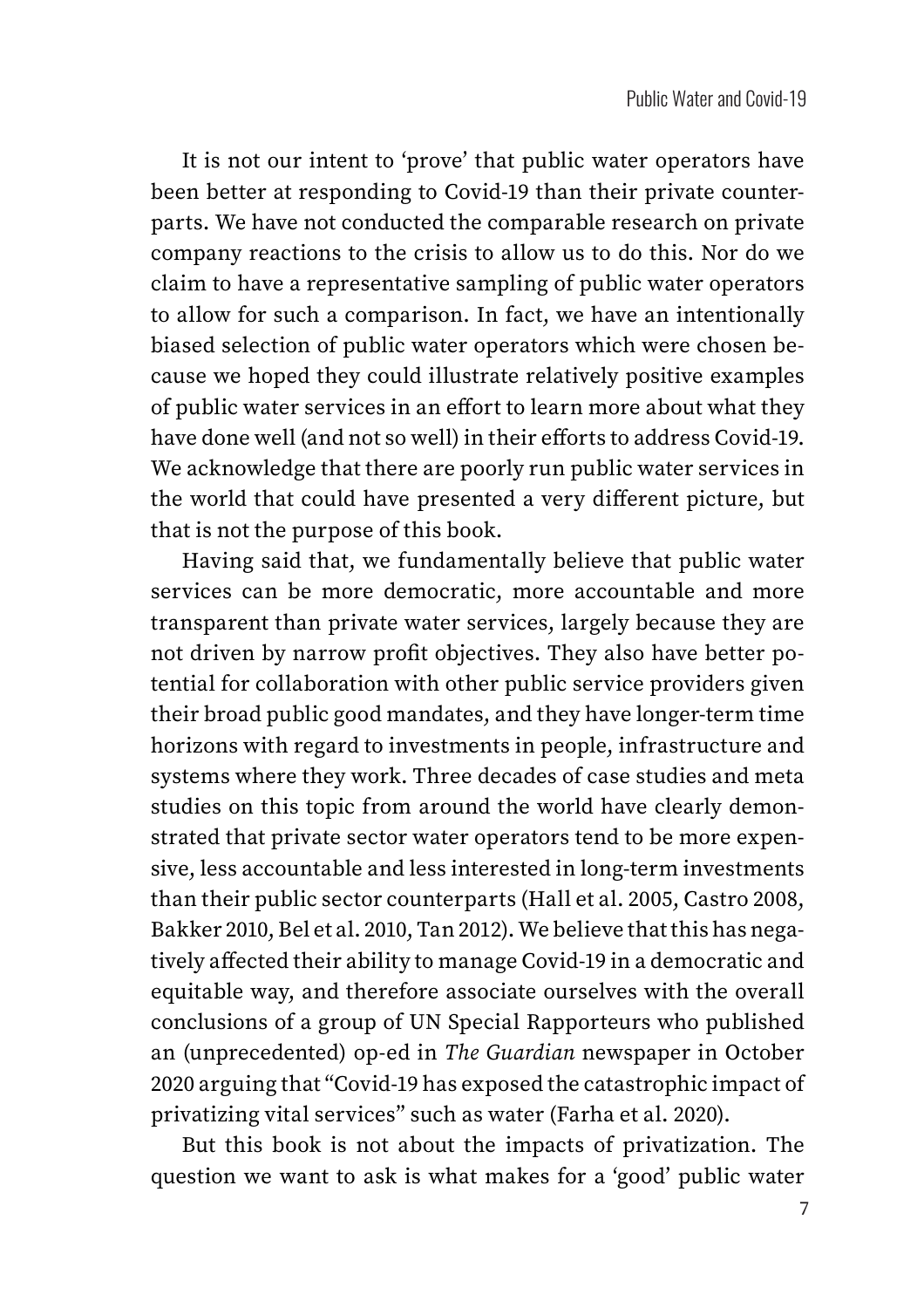operator. On this point our position is one of contingency, with no predetermined outcomes, and with results depending on a wide range of social, political, economic, cultural and geophysical factors (McDonald and Ruiters 2012). To complicate matters, no two places are ever the same, and no single public water operator will ever get everything exactly right. We are interested in the messy collage of indicators that make up an assessment of public water performance and we examine these markers in different locales in an effort to better document and understand how effective (or not) these actions have been in promoting equitable, sustainable and democratic water services during the Covid-19 crisis.

We also showcase the importance of non-state actors in 'public' water services. Co-production involving some combination of government, communities, NGOs and other actors has long been a reality in water service provision, particularly, but not only, in countries in the South (Ahlers et al. 2014). We have therefore included one chapter on the role of small-scale local firms filling gaps left by the state in rural Nigeria, and another exploring community-run water aqueducts in Colombia, a practice that is widespread in Latin America (Llano-Aria 2015).

Of equal importance is the fact that we are we highly critical of certain types of public water operators; namely those that are corporatized and commercialized. By corporatization we mean water service agencies that are owned and operated by the state (local or national) but which function at arm's length with separate legal and financial status (McDonald 2014). There are many different forms that corporatization can take but the rise of neoliberalism and new public management over the past 30 years has resulted in the widespread commercialization of stand-alone water utilities, with market-based operating principles dominating decision-making. The general result has been the creation of public companies that operate as though they were private firms in a competitive marketplace, with a focus on the financial bottom line in an effort to "encourage particular types of entrepreneurial,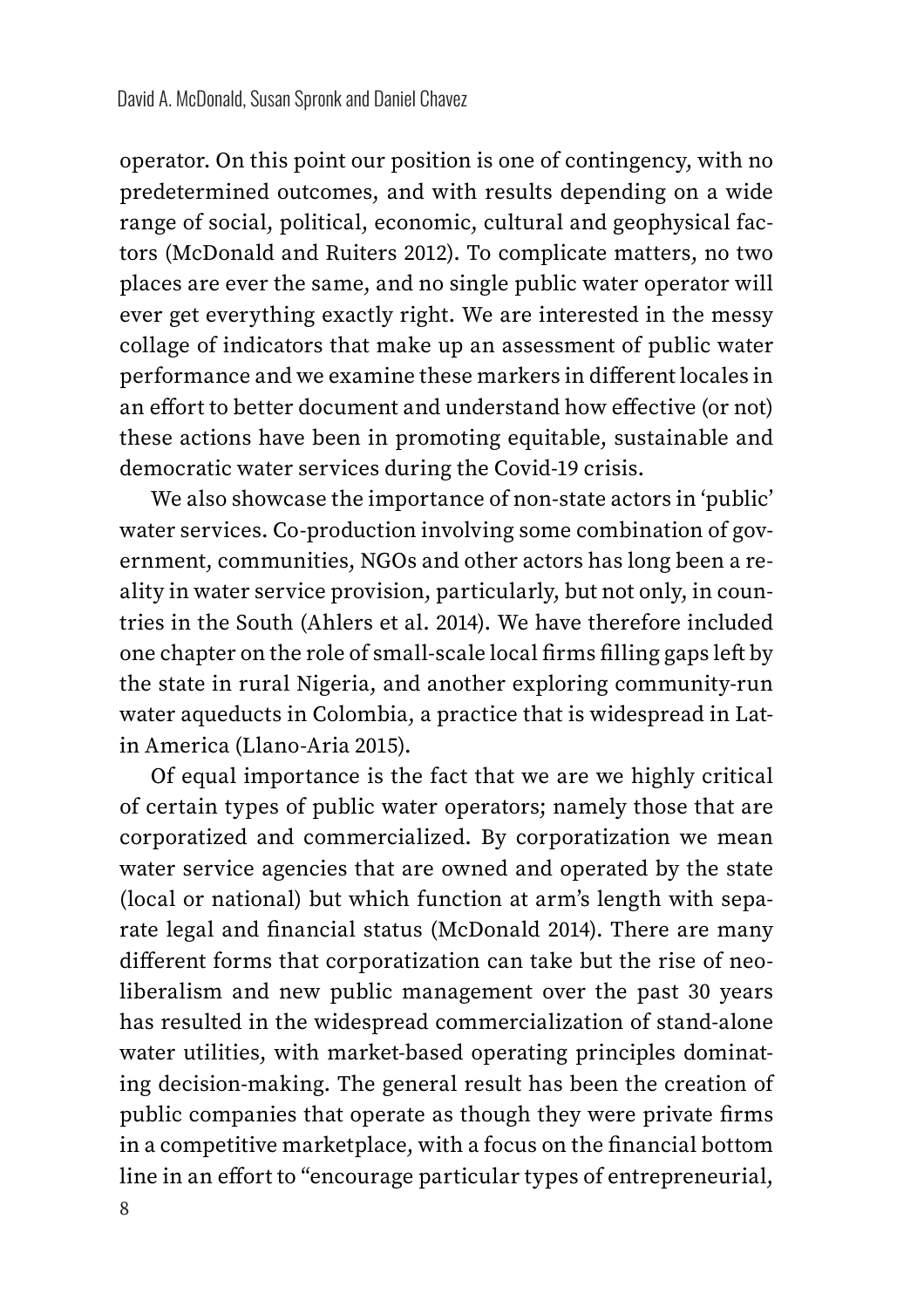competitive and commercial behaviour" (Gilbert 2013, 9).

This form of commercialized water provision has manifested itself most noticeably in the push for full cost recovery and harsh penalties for non-payment. The result has been a crisis of water cutoffs in many parts of the world, including in some of the locations in this volume (notably Flint, Medellín and Cape Town), with few public water operators today having entirely escaped the philosophical and institutional influences of utility-based cost recovery mandates and their associated disciplinary actions.

Nevertheless, neoliberal corporatization is *not* privatization, and pure market forces never fully apply to state-owned enterprises or 'natural monopolies' such as water and sanitation (Furlong et al. 2018). In this respect we highlight potential openings for more progressive change even in some of the more commercialized public water operators in this book, with Covid-19 helping to expose the contradictions and inequities of narrow cost recovery mandates and the shutoff practices that often accompany them. As such, some of the least positive examples from this collection may prove to be the most instructive in terms of what can and should be done to address the crisis of affordability and to advance a more sustainable and democratic public model in a post-Covid world.

## THE FINANCIAL CRUNCH

Nevertheless, the immediate financial situation for public water operators is very dire. Most of the public water operators showcased in this book face serious financial shortfalls as a result of Covid-19, on top of what was already a grim fiscal situation in an era of austerity, making short-term progressive public water policies difficult and diminishing longer-term options for change.

This financial impact has been felt on two fronts. The first has been a major loss of revenue. Lower demand (particularly from industry) combined with a decrease in payments (due to growing poverty and job losses) has meant drastic falls in income. Many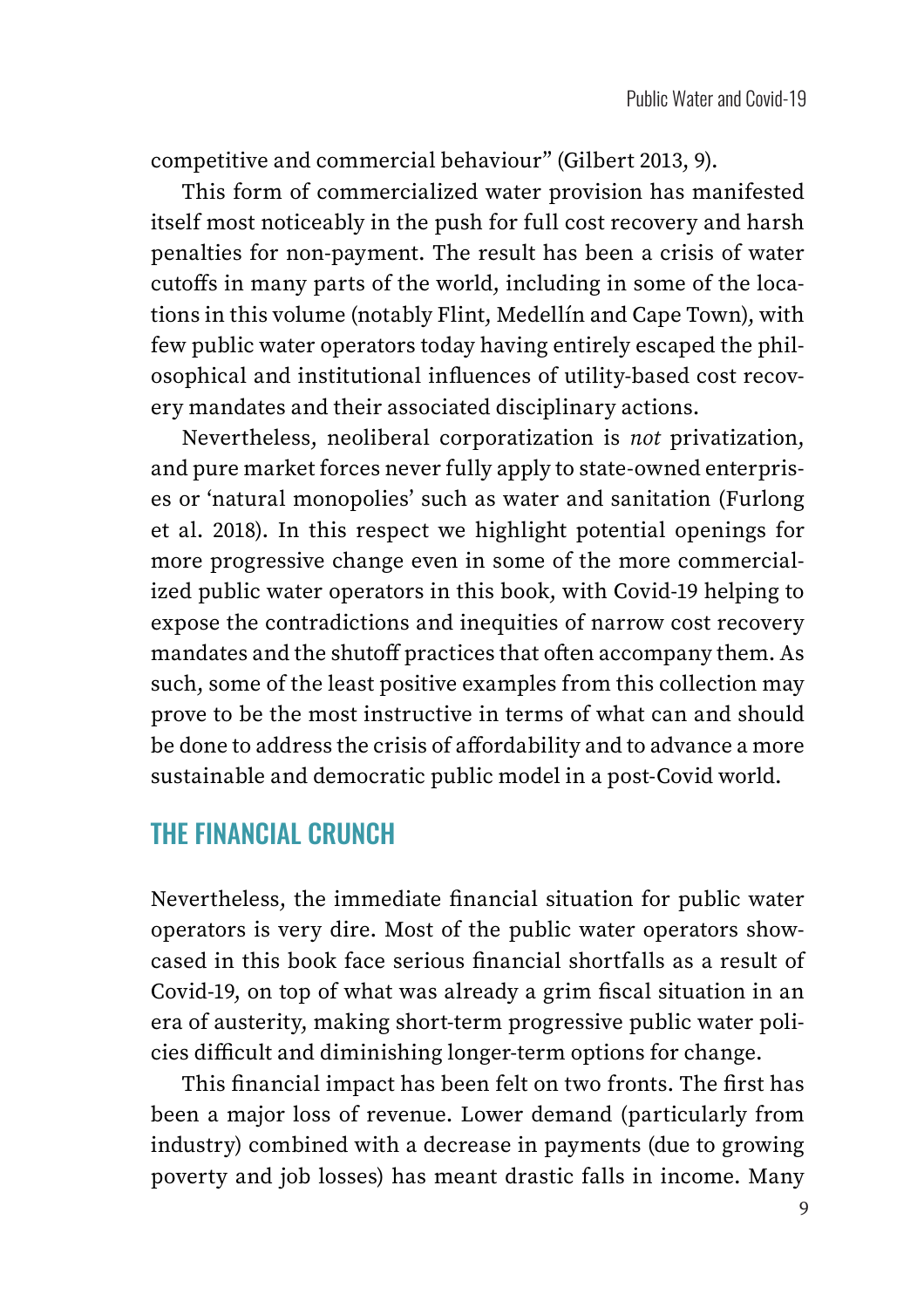public water operators have also been subsidizing consumption and reconnecting users to the network in an effort to help combat the spread of the virus (sometimes as a result of government legislation, but also due to internal decision-making), exacerbating financial losses. The second factor has been increased costs, such as PPE, organizing new work arrangements, scarce critical supplies, increased cleaning protocols, expanded IT services and digitalization, emergency service provision, overtime for personnel, developing new systems for consumer relations, and so on.

The result has been a crunch on daily cash flows and long-term capital budgets. There are no comprehensive global figures as of yet, but data collected in June 2020 by the International Benchmarking Network for Water and Sanitation Utilities found that collection rates had fallen by 40% in the utilities they monitor while costs had risen significantly as well (World Bank 2020a). Other figures indicate revenue decreases of as much as  $70\%$  in the first few weeks of the pandemic (World Bank 2020b). In the United States, financial losses to utilities are estimated to be US\$13.9 billion and the economic impacts US\$32.7 billion (Raftelis 2020); this in a country where infrastructure investment needs in the water sector are estimated at more than US\$1 trillion over the next 20 years (Tiemann 2017, 9). Water operators in countries such as Burkina Faso and Colombia are in equally difficult situations, but with far less fiscal and monetary room for maneuver.

Although many water operators have been able to go into deficit to manage the Covid-19 crisis, it is not at all clear that they will be able to preserve the necessary funding to expand and improve water services when the pandemic is over. If past experience with waterborne health crises are anything to go by, emergency funding will dry up quickly in many countries, with public water operators falling back into a chronic state of financial crisis. As much as we might like to think that this particular pandemic will be the one to finally wake the world up to the need for adequate funding for the Sustainable Development Goal (SDG) targets in water and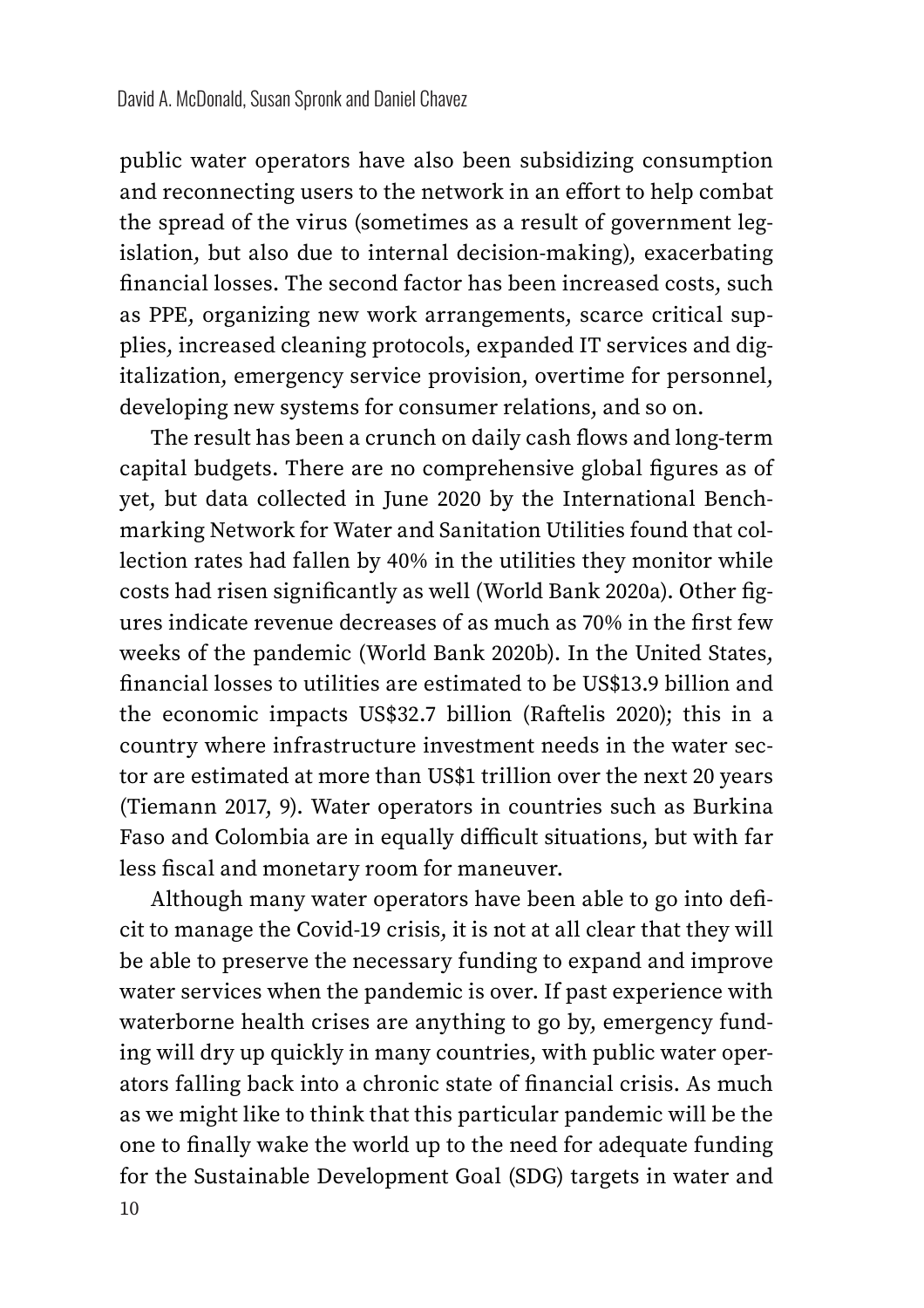sanitation – with global figures for SDG targets 6.1 and 6.2 alone estimated at US\$150 billion per year (World Bank 2017, 52) – even the most well-meaning of governments and donors will find it difficult to find the money given all of the other costs associated with the fallout from Covid-19.

One response to this ongoing financial crisis may be a doubling down on commercialization. There is already evidence of this in some of the chapters in this book. In Colombia, for example, *Empresas Públicas de Medellín* (EPM) has introduced emergency measures to make water more affordable to the poor during the pandemic, but they have been very clear that these are temporary reprieves from market-oriented cost recovery policies, and have been keen to emphasize that they are not offering "free" water. In Uruguay, legislative and managerial reforms introduced during the pandemic by the new market-oriented ruling coalition have intensified the trend towards marketization of the national water utility, OSE.

The World Bank has also used the pandemic as an opportunity to reinforce its marketized view of water services, with the creation of a specialized program on financing for water operators affected by Covid-19. The program is primarily aimed at short-term crisis management but it "could become a medium-term financing facility for the water sector….[B]uild[ing] on the experiences of previous financial crises" (World Bank 2020b, 5). The aim is to employ "blended finance models to assist creditworthy or near-creditworthy utilities to move away from purely concessional donor finance to more sustainable market financing within the context of the pandemic" (World Bank 2020b, 1). They also note that "there will likely be a need to consider new external borrowing in the context of ensuring macroeconomic and fiscal stability," and that these loans will require "performance contracts" with key performance indicators "assessing whether utility costs are at efficient levels" with the goal of "increase[ing] efficiency and charg[ing] cost-reflective tariffs" (World Bank 2020b, 2, 7, 8, 23). It is hard to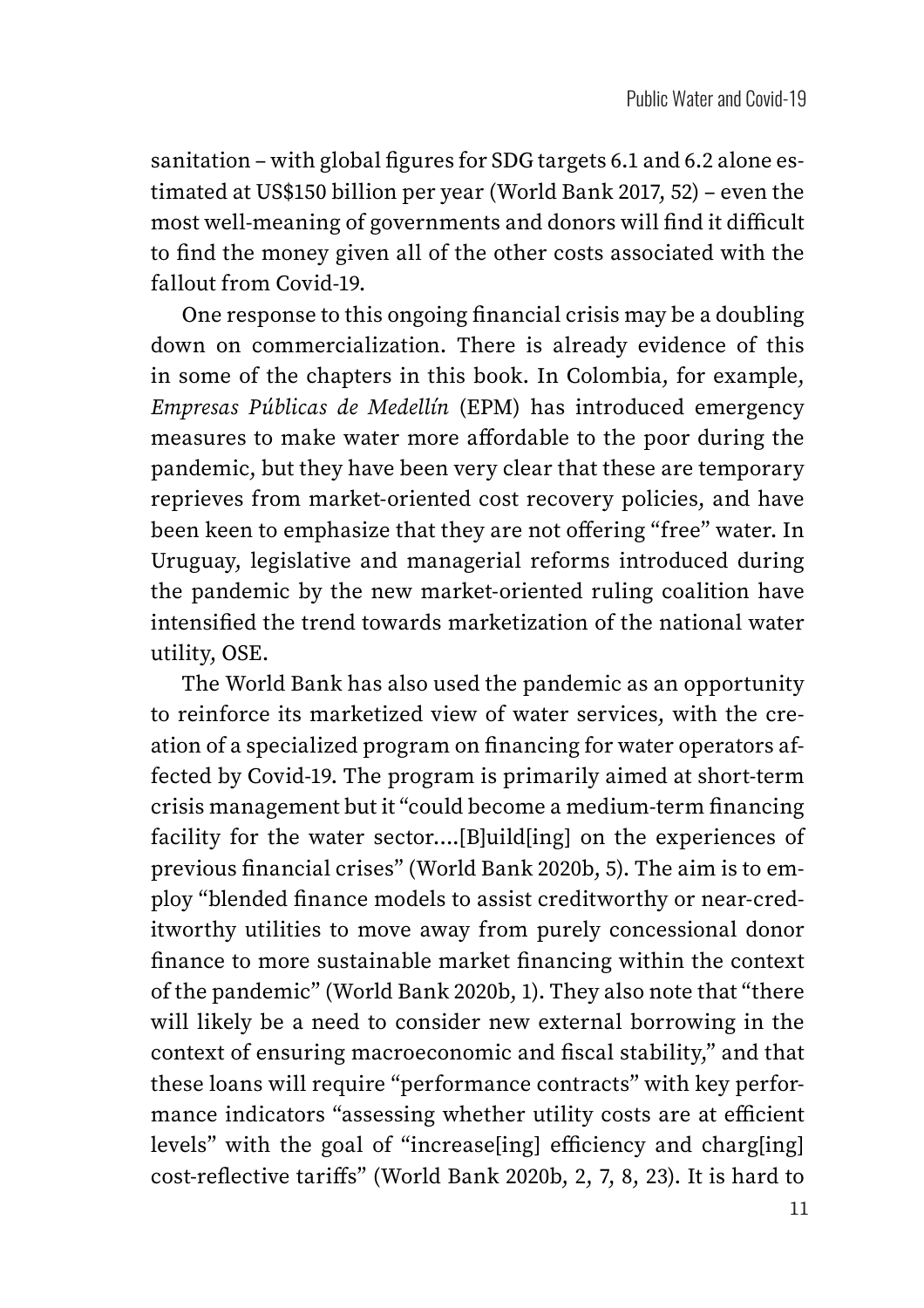imagine a more classically neoliberal stance.

There is also the distinct possibility of increased privatization in the water sector as a result of Covid-19, with some high-pro file multilateral agencies pushing for more private participation. UN-Habitat and UNICEF (2020, 6), for example, want to "promote public-private-partnerships with multinational companies for support in provision of soap and other hygiene materials to the most vulnerable populations in informal settlements." They would like to:

…engage and empower small private vendors providing WASH services in informal settlements to ensure service continuity and support provision of personal protective equipment where needed for safe delivery of services…includ[ing] grants, materials or any other forms of incentives that will boost the operations of the small private vendors in these areas (UN-Habitat and UNICEF 2020, 7).

For its part, the World Bank (2020b) is pushing for equity investments in water services by private companies.

Some governments also appear to be using the crisis as an opportunity to advance privatization, particularly in locales where there was already a push to do so, such as Brazil (Zislis 2020). In some cases, fiscal pressures alone are pushing authorities to consider privatization, such as with the city of Philadelphia in the US (Mohler 2020). In other cases, Covid-19 has emboldened states to retract on their promise to remunicipalize water (see the chapter on Jakarta, this volume).

Private water companies themselves also appear to be on the offensive, with some using Covid-19 as an opportunity for public relations. Thames Water, for example, has been keen to advertise its Trust Fund donation to support customers in financial difficulties (Thames Water 2020). Similarly, Suez (2020) has announced the following: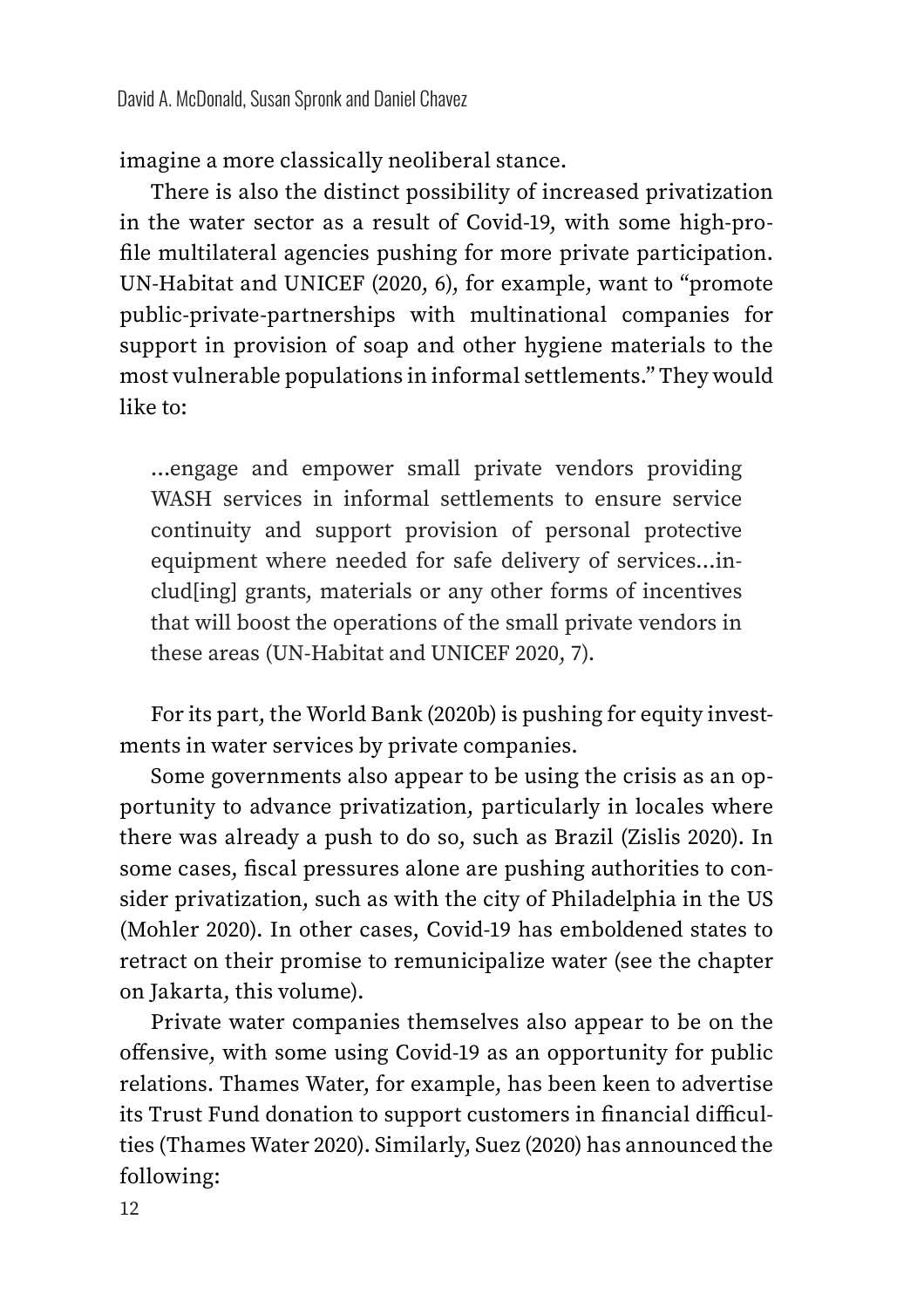As a measure of solidarity, the Chief Executive Officer and the Executive Committee members have decided to donate 25% of their salaries during the lockdown period….via the SUEZ Foundation to the Institut Pasteur and to UNICEF to finance research and provide support of healthcare workers during the crisis.

More importantly, private water companies appear to be bullish on future prospects in the water and sanitation market, with Covid-19 serving to prove the sector's growth and stability potential due to its inelastic demand. As Amit Horman, CEO of Miya, a private equity water company operating in Europe, Africa and the Caribbean, noted in an interview with *Smart Water* magazine in May 2020:

We don't foresee a significant long-term impact on the industry. We believe water utilities are amongst the most resilient sectors to an epidemic and for any financial crisis that can evolve as a consequence of that. Water consumption is rigid by nature and we think the sector will actually become even more attractive to investors (Tempest 2020).

Covid-19 also appears to be contributing to a rash of mergers and acquisitions. Some analysts anticipate a "complete restructuring of the water industry" (Maceira 2020, 3), exemplified by one of the most dramatic potential takeovers of the past 50 years in the sector – an August 2020 bid by French water multinational Veolia for a major stake in rival company Suez, with the latter indicating that this was "the first step in a planned takeover" (Keohane 2020). Ironically, then, Covid-19 may offer private water companies a new lease on life as governments grapple with growing deficits and as multilateral organizations such as the World Bank and certain UN agencies continue to promote private sector participation as a key solution to water and sanitation provision.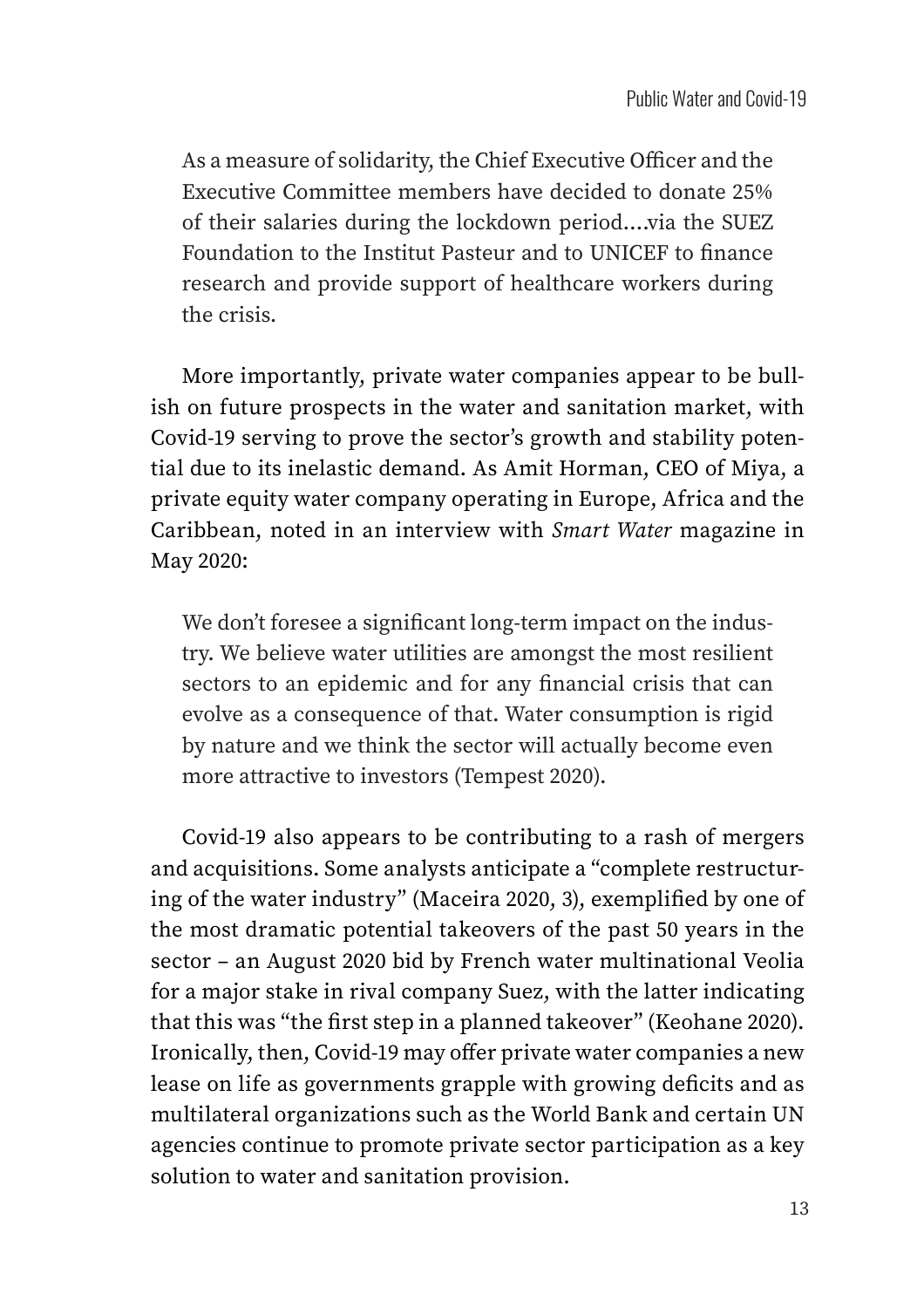Is this "disaster capitalism" at work in the water sector, in which private business and their state backers aggressively push to (re)normalize neoliberal ideas and grab at opportunities to accumulate in the wake of a crisis (Klein 2007, Hashvardhan 2020, Vilenica et al. 2020, Zizek 2020)? There are certainly signs of it, but it is not a foregone conclusion, with progressive governments, unions, NGOs, community organizations and others continuing to fight against privatization while at the same time pushing for more progressive forms of public water services.

### SILVER LININGS

Ultimately, this book intends to provide a 'good news' story, with signs that Covid-19 has demonstrated both the reality and the potential for public water operators to deal effectively and fairly with the pandemic in the short term, while at the same time opening up possibilities for improved democratization and equity-oriented services in the future. Some of the case studies presented here are more positive than others, but all illustrate the potential for public water to be more democratic, more accountable and more equitable. Some of the lessons learned may not transfer easily between locations given the unique circumstances that most public water operators find themselves in, but the very act of peer-to-peer learning and knowledge sharing documented in this book is an illustration of the potential for public water operators to advance a more collective form of public water provision in the future (see in particular the chapters written by representatives of Aqua Publica Europea and the Global Water Operators' Partnership Alliance).

Table 1.1 provides a summary of 'good practices' captured in these case studies. No single public water operator demonstrated all of them, and some did a better job than others. There are also instances where positive practices (such as a moratoria on cutoffs) were cancelled out by negative ones (such as a failure to provide adequate quantities of water), but the case studies provide con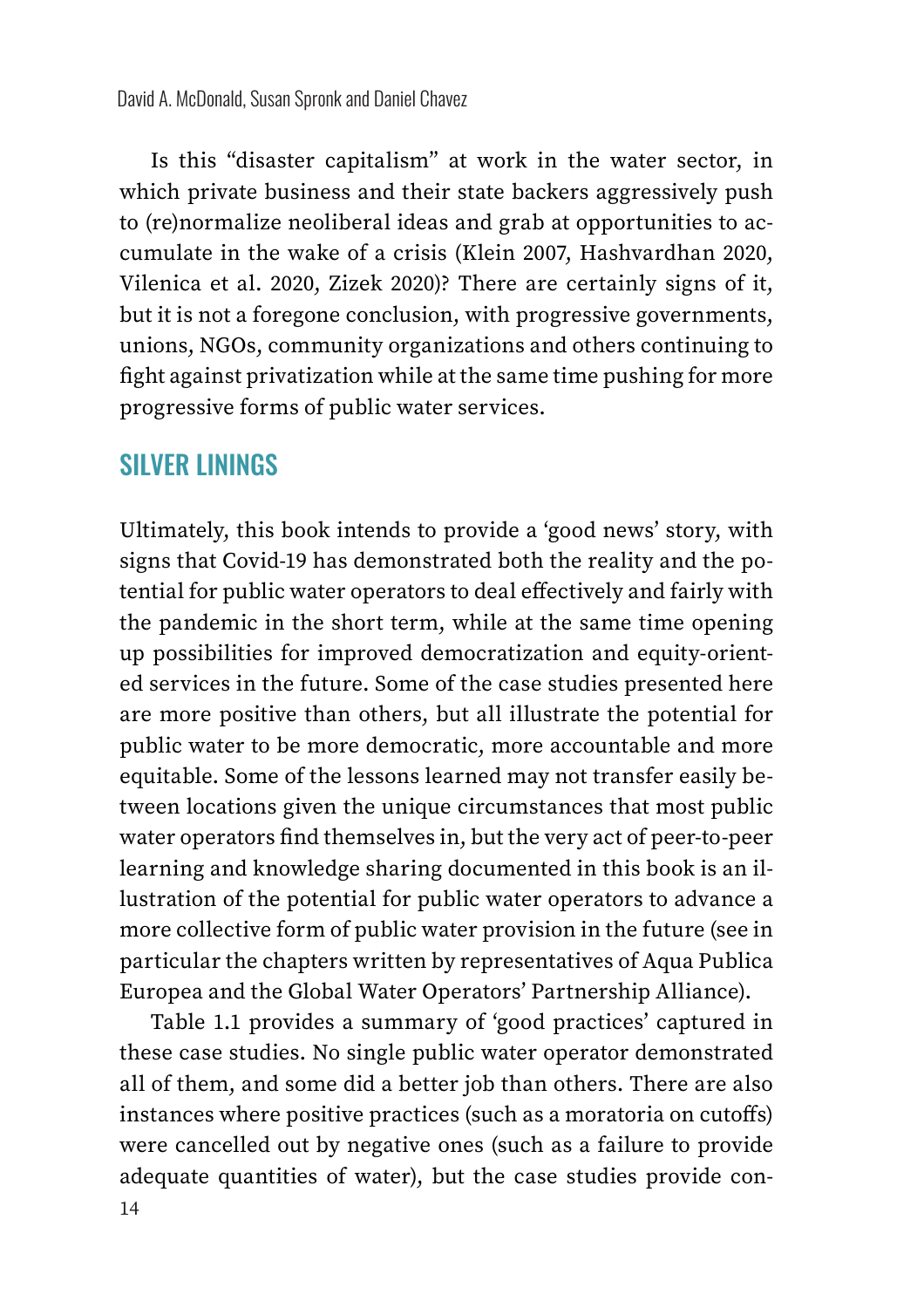crete evidence not only of what is possible on the part of public water operators but what is actually taking place, often in extremely difficult circumstances.

| Table 1.1<br>Examples of progressive actions taken by public water operators        |                                                                                                                                                          |  |
|-------------------------------------------------------------------------------------|----------------------------------------------------------------------------------------------------------------------------------------------------------|--|
| <b>Objectives</b>                                                                   | <b>Actions</b>                                                                                                                                           |  |
| Making water services affordable                                                    | Payment deferrals<br>Reduced rates<br>Free allocations of water<br>$\bullet$<br>services<br>Careful targeting of subsidies to<br>those most in need      |  |
| Keeping people connected to<br>services                                             | Moratoria on cutoffs<br>Rapid reconnections from prior<br>cutoffs<br>Rapid repair of breakdowns/<br>interruptions<br>Ensuring 24/7 services<br>$\bullet$ |  |
| Closer/safer access points                                                          | Installing home/yard taps<br>$\bullet$<br>Installing community taps<br>Providing emergency water<br>tankers                                              |  |
| New/enhanced online services                                                        | Non-contact payment options<br>$\bullet$<br>Remote technical support for<br>consumers                                                                    |  |
| Emergency services to<br>vulnerable groups (e.g. refugees,<br>informal settlements) | Wash stations<br>$\bullet$<br>Water tankers<br>Drinking fountains<br>Cleaning services                                                                   |  |
| Public education                                                                    | Importance/methods of<br>$\bullet$<br>handwashing<br>Easing anxiety by assuring<br>people that water services are<br>safe, reliable and affordable       |  |
| Supporting staff                                                                    | PPE provision<br>$\bullet$<br>Extra training<br>Remote work options<br>Childcare support<br>Testing for virus                                            |  |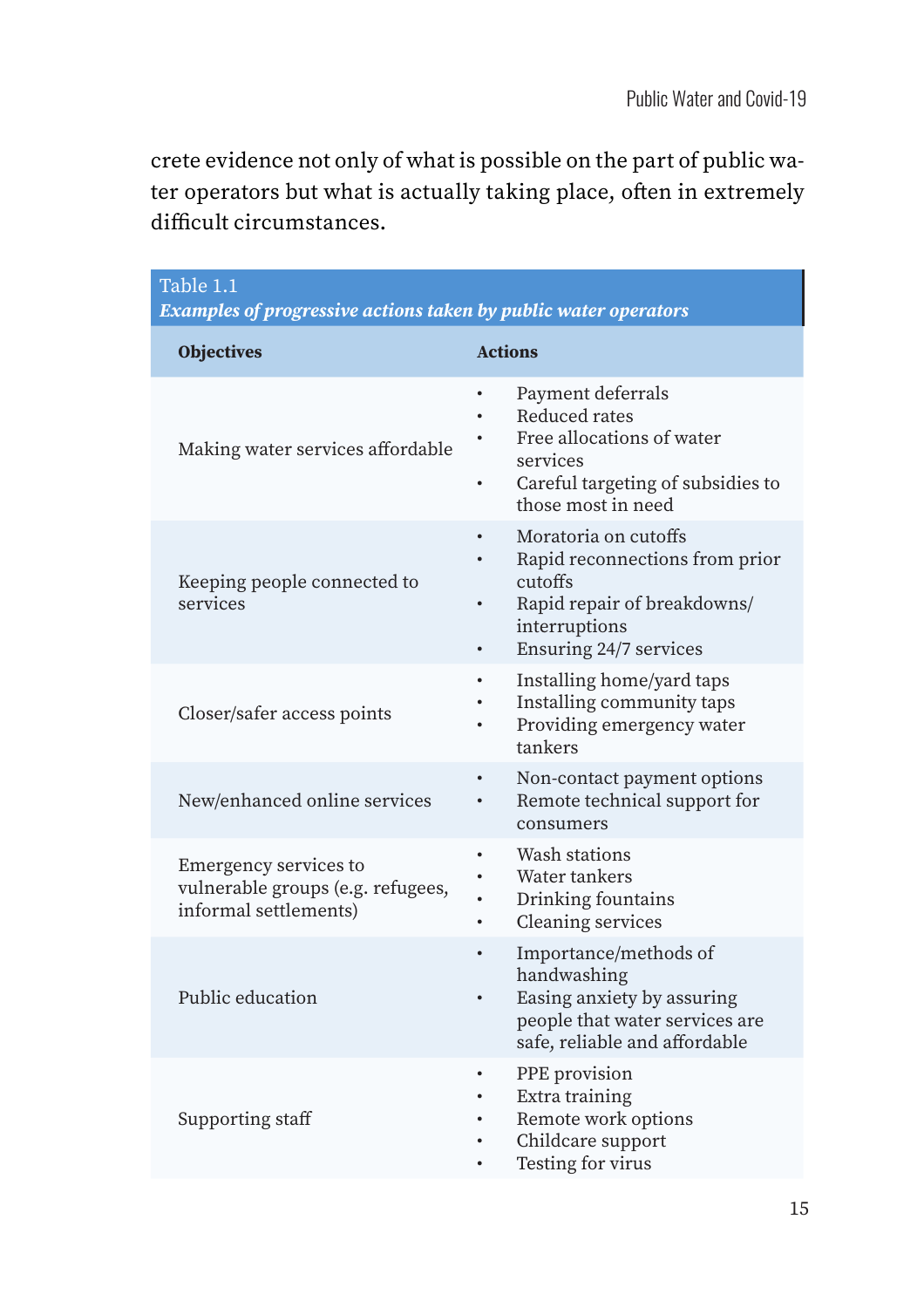| Table 1.1<br><b>Examples of progressive actions taken by public water operators</b> |                                                                                                                                                         |
|-------------------------------------------------------------------------------------|---------------------------------------------------------------------------------------------------------------------------------------------------------|
| Staff commitment                                                                    | Frontline workers putting<br>themselves at risk<br>Managers working to develop<br>new systems<br>Unpaid overtime                                        |
| Expanding/developing<br>democratic processes                                        | Listening to different voices<br>(communities, workers)<br>Being more transparent in<br>decision-making<br>Being more accountable for<br>decisions made |
| Innovation                                                                          | Development of new work and<br>IT systems                                                                                                               |
| Networks and solidarity                                                             | Peer-to-peer knowledge<br>$\bullet$<br>exchanges on a not-for-profit<br>basis (within the same sector,<br>across sectors, national,<br>international)   |

Most of the public water operators in this book have done everything they can to keep water flowing and to extend emergency services to areas and households without regular provision. Many frontline staff and managers have been working long periods of overtime, often without extra compensation, and frequently putting their own health at risk (despite the best efforts of most water operators to provide adequate PPE), and with very little in the way of acknowledgement or appreciation by the media or the public at large.

Some water operators were able to introduce new democratic decision-making processes as well as user-friendly payment systems and more accessible consumer services. Many developed public education campaigns around effective handwashing, assuring residents as to the reliability and security of their water and sanitation systems, helping to alleviate anxiety. Most importantly, public water operators have been able to develop and implement these emergency actions quickly and competently, often redesign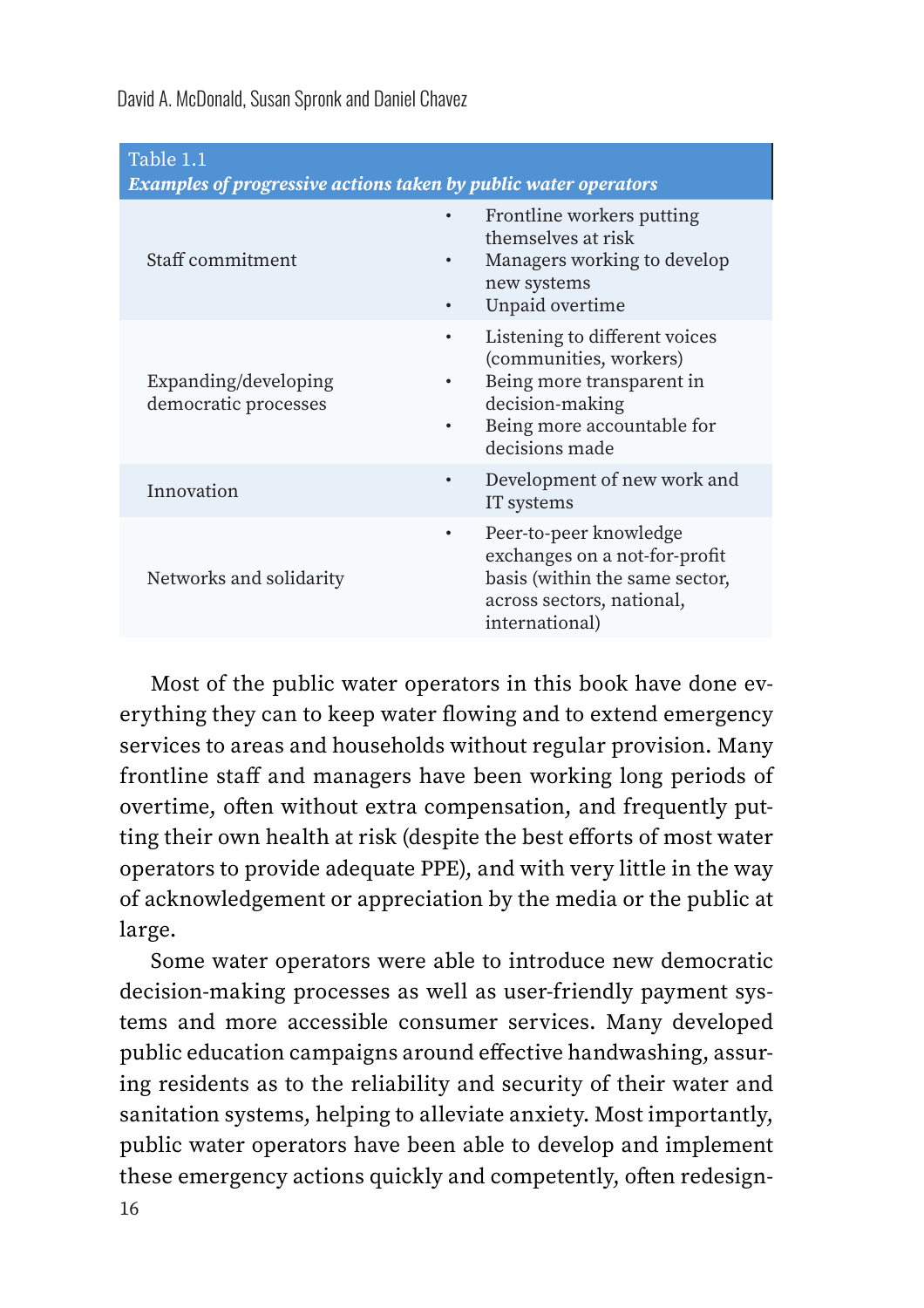ing plans as they went and, in some cases, developing emergency protocols from scratch. It might not be rocket science in terms of the technologies involved, but these public water operators have navigated an enormously complex terrain of social, political and economic dynamics in the midst of a pandemic at a time when most of the workforce was not able to meet face-to-face.

These positive performances by public water operators during Covid-19 may also help to curtail the aforementioned pressures of privatization. It could even contribute to an acceleration of demands for remunicipalization. Prior to Covid-19 there was already a growing trend towards bringing water services back under public ownership and management, with at least 311 cases of water service remunicipalization over the past 20 years in more than 40 countries (Kishimoto et al. 2020). Hundreds more municipalities will be making decisions about whether or not to renew their private sector contracts in the coming decade, with some having already decided to opt out early even when it incurs a fine (Umler and Gerlak 2019). So too might the strong performance of recently remunicipalized water operators during Covid-19 help to promote this option, as illustrated by the cases of Paris and Terrassa in this volume.

Negative experiences with privatization during Covid-19 could further accelerate demands for remunicipalization. Indeed, the initial waves of water municipalization in the late 19th and early 20th century were largely a result of health epidemics caused by fragmented private water service delivery. Sanitary reformers in Victorian-era England, for example, used cholera outbreaks to expose the gross inadequacies of a *laissez faire* approach to the problem, which had allowed nine companies in the city of London to partition the water supply among themselves in what became "a nine-headed monopoly" without central coordination (Leopold and McDonald 2012). No less an authority than John Stuart Mill took up the cause, criticizing the byzantine inefficiencies of balkanized private supply well before the establishment of a large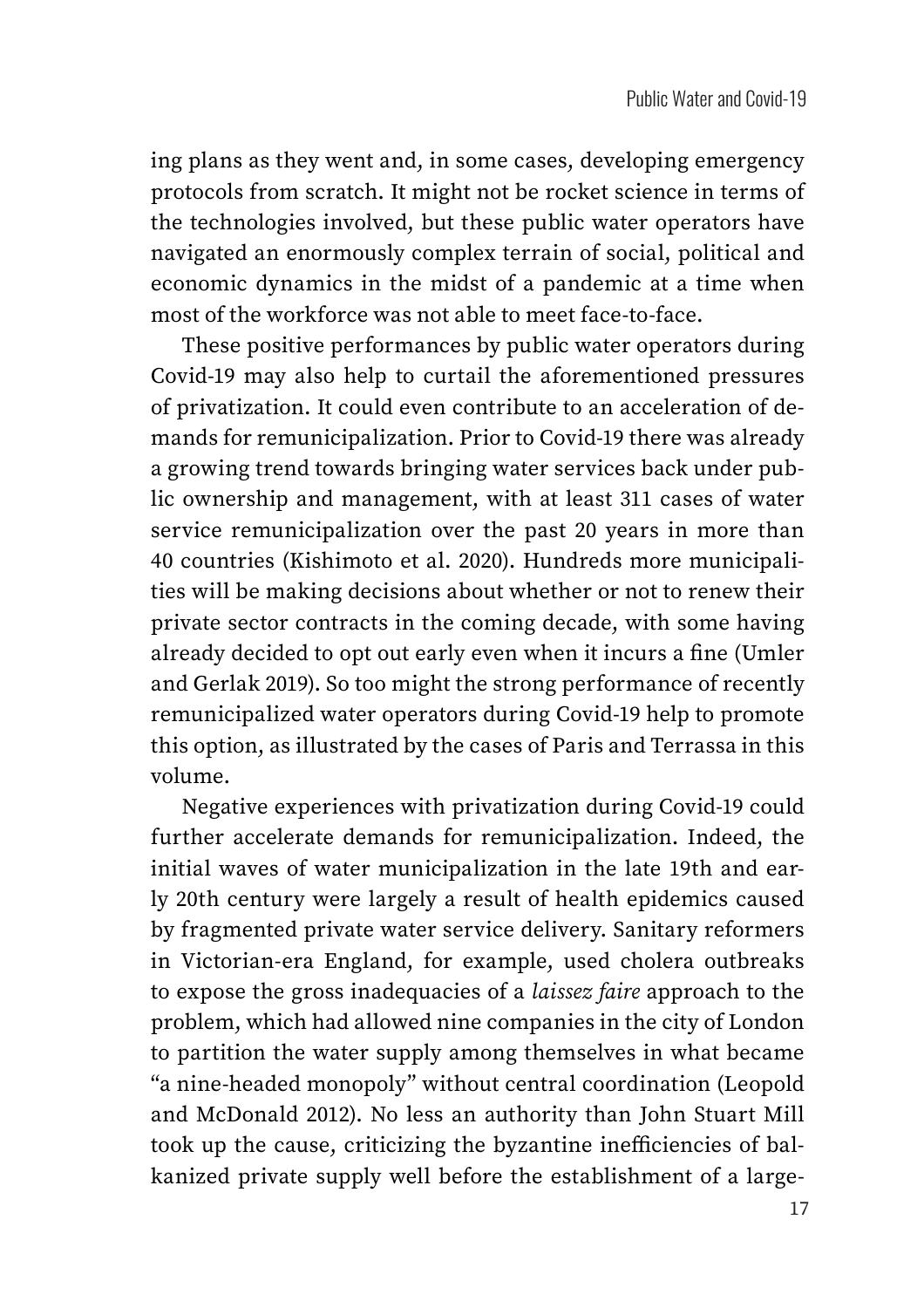scale monopoly supplier. In 1851 he thought it obvious that great savings in labour "would be obtained if London were supplied by a single gas or water company instead of the existing plurality… Were there only one establishment, it could make lower charges, consistently with obtaining the rate of profit now realized" (Mill 1872, 88-89). It was an error, he argued, to believe that competition among utility companies actually kept prices down. Similar developments unfolded in New York City, which "took over drinking water services from the Manhattan Company, the predecessor of JPMorgan Chase, after an outbreak of cholera killed 3,500 people and a devastating fire caused extensive property damage" (FFW 2012, 12-13).

Nor is it just water privatization that is being questioned during Covid-19. As the op-ed by the UN Special Rapporteurs makes clear, critics are increasingly blaming privatization for a wide range of problems associated with the pandemic, in services ranging from housing to healthcare to education (Farha et al. 2020). Their central argument is that it is extremely difficult (if not impossible) to manage a holistic public health crisis with a splintered for-profit services network. This awareness, combined with a growing recognition of the highly racialized and gendered outcomes of Covid-19 (see Spronk, this volume), may help to strengthen the ties between the anti-privatization movement and broader societal concerns around equity and discrimination in essential services, helping to build a more robust set of demands around a revised pro-public future.

Critical to this rebuilding of public services will be an attempt to integrate more democratic forms of public finance. Here we can briefly mention the potential for public banks in particular to assist with gaps in funding for water and sanitation. There are more than 900 public banks around the world (excluding central and multilateral banks), which collectively hold more than US\$48 trillion in assets and account for about 17% of global banking resources (McDonald et al. 2020a). Some – like the Dutch Neder-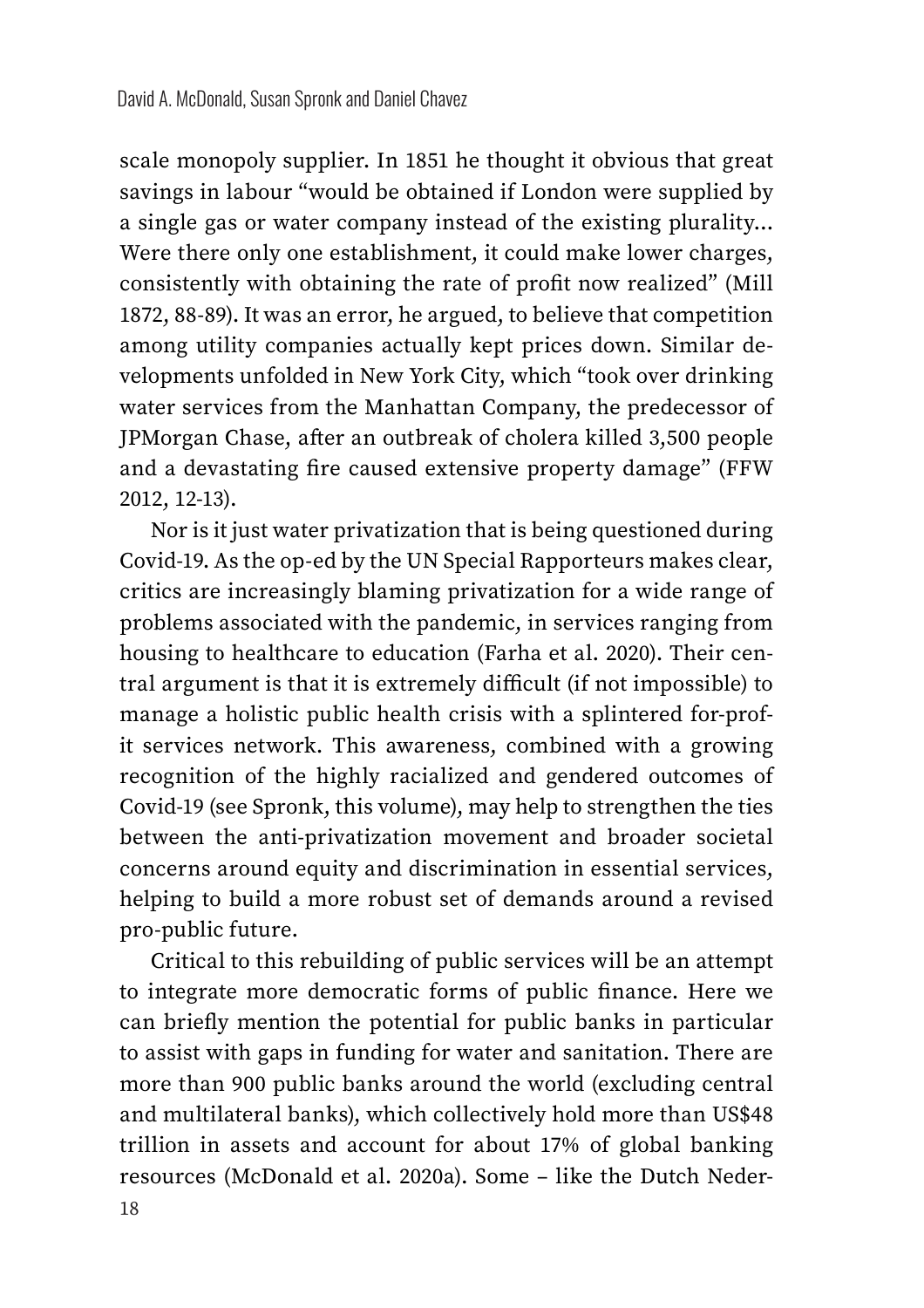landse Waterschapsbank (NWB) and the German Kreditanstalt für Wiederaufbau (KfW) – have been lending to public water operators at low rates and providing expert public sector advice for decades. Others are relatively new, but the potential for expanding these relationships and building cross-sectoral trust and expertise is considerable. Covid-19 may help to create awareness and opportunities for such new and innovative forms of public-public partnerships [for more on this topic see this book's companion volume, *Public Banks and Covid-19* (McDonald et al. 2020b)].

## STRUCTURE OF THIS BOOK

As noted earlier, this is a selective sampling of what we had hoped would be a relatively positive set of case studies of public water operators responding to Covid-19. In the end, it was neither as systematic nor as upbeat as we had hoped, but it does offer an impressive glimpse into a remarkable moment in time. With contributions from academics, activists, practitioners, unionists, NGOs, community members and water service provider staff based in more than 20 countries, *Public Water and Covid-19* provides a global perspective on a global phenomenon.

When we initially reached out to potential contributors in April 2020, shortly after the declaration of a global pandemic by the World Health Organization in March, it was not clear who would be able to participate and what kind of information they would be able to collect. We provided authors with a standardized list of questions to investigate in their locale – namely addressing: measures taken to ensure access to safe water and sanitation services, employee health and safety, the role that unions play in decision-making, communications and community engagement, collaboration with other public services in their jurisdiction, collaboration with public water operators in other jurisdictions, access to finance for emergency measures, levels of preparedness for emergencies, and the impact of Covid-19 on longer-term planning. However, the con-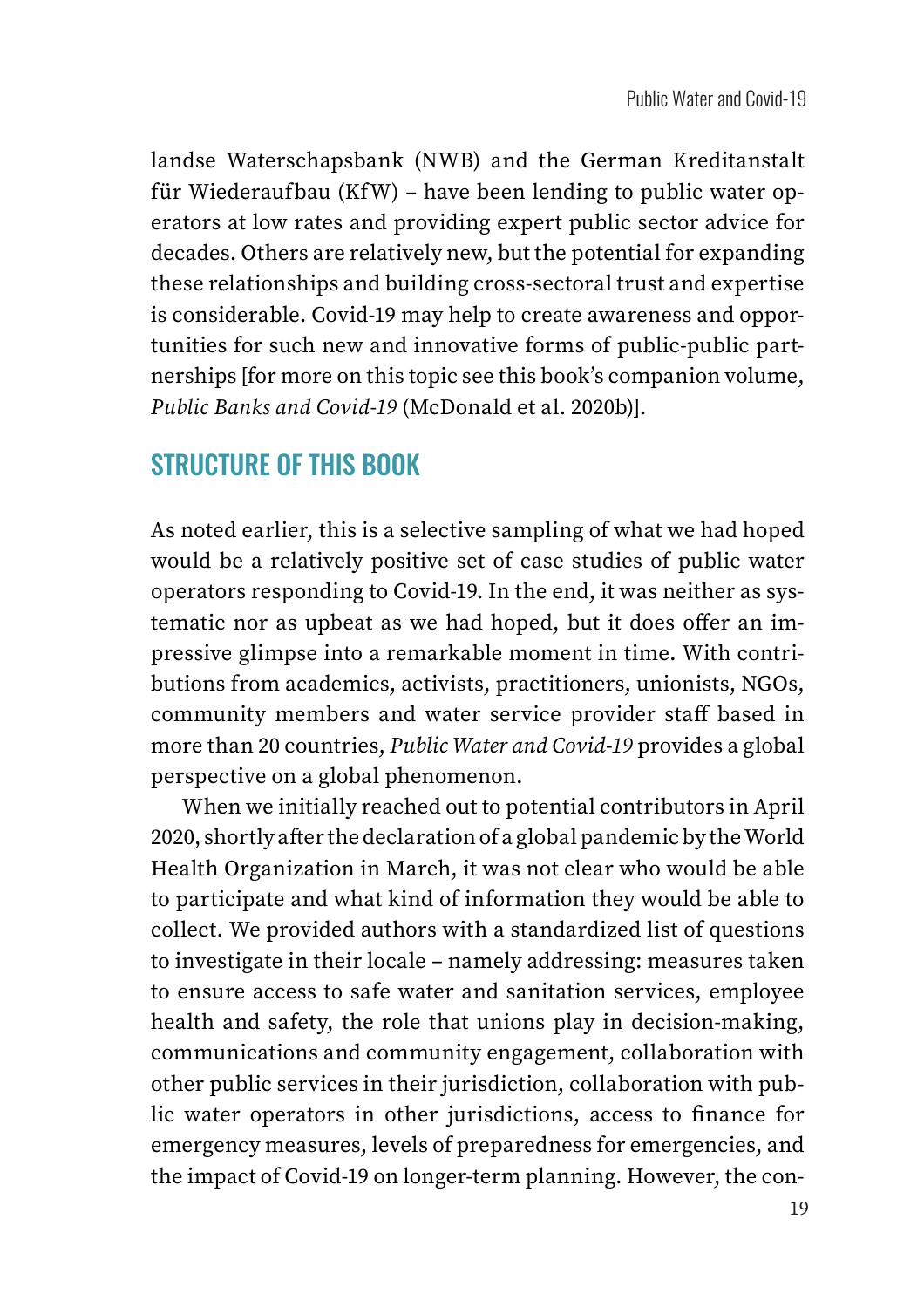stantly shifting nature of the crisis, combined with very different personal and geographical contexts, made it difficult to preserve the kind of consistency we had originally intended.

But it is perhaps the eclectic nature of this book that is its greatest strength, illustrating both a universality of water service experiences as well as its diverse realities. So too are the writing styles different. Some are lengthy and theoretical, while others are brief and practical. Collectively, however, they offer a set of insights that must be fully sampled to appreciate their overall flavour. In this respect we encourage readers to review a broad sampling of chapters, from different locations and different perspectives, and have intentionally placed the essays in random order to promote this.

This is also a 'rapid response' project, which means that the authors and the editors were working under very tight timelines to release the findings, as were the translators, copyeditors and graphic designers. We therefore ask our diligent readers to forgive us any minor formatting, citation or typographical errors.

#### **REFERENCES**

- Ahlers, R., Cleaver, F., Rusca, M., and Schwartz, K. 2014. Informal space in the urban waterscape: Disaggregation and co-production of water services. *Water Alternatives* 7(1): 1-14.
- Aly, M. H., Rahman, S. S., Ahmed, W. A., Alghamedi, M. H., Al Shehri, A. A., Alkalkami, A. M., and Hassan, M. H. 2020. Indicators of critical illness and predictors of mortality in COVID-19 patients. *Infection and Drug Resistance* 13: 1995.
- Arup. 2015. *inDepth Water Yearbook: Your Guide to Global Water Industry Data: 2014-15*. Arup. https://bit.ly/31YHY8e (accessed October 20, 2020).
- Bakker, K. 2010. *Privatizing water: governance failure and the world's urban water crisis*. Cornell University Press.
- Bel, G., Fageda, X., and Warner, M. E. 2010. Is private production of public services cheaper than public production? A meta-regression analysis of solid waste and water services. J*ournal of Policy Analysis and Manage-*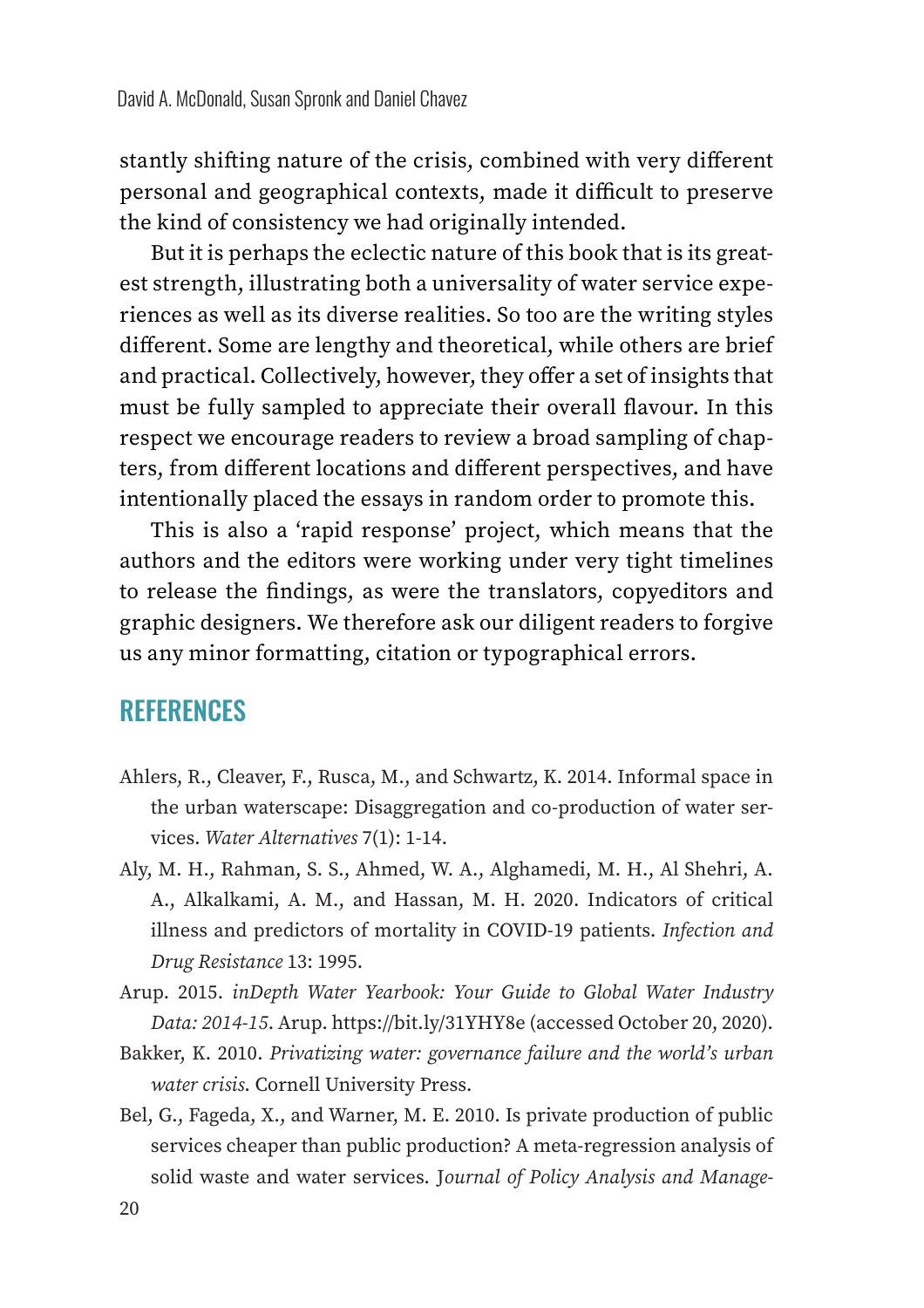*ment* 29(3): 553-577.

- Brauer, M., Zhao, J. T., Bennitt, F. B. and Stanaway, J. D. 2020. Global access to handwashing: implications for COVID-19 control in low-income countries. *Environmental Health Perspectives* 128(5). doi:10.1289/ EHP7200.
- Castro, J. E. 2008. Neoliberal water and sanitation policies as a failed development strategy: lessons from developing countries. *Progress in Development Studies* 8(1): 63-83.
- Farha, L., Bohoslavsky, J.P., Boly Barry,K., Heller, L., De Schutter, O., and Sepúlveda Carmona, M. 2020. Covid-19 has exposed the catastrophic impact of privatising vital services. *The Guardian*. October 19. https:// bit.ly/2Gb2YAO (accessed October 19, 2020).
- Farkas, K., Hillary, L. S., Malham, S. K., McDonald, J. E., and Jones, D. L. 2020. Wastewater and public health: the potential of wastewater surveillance for monitoring COVID-19. *Current Opinion in Environmental Science & Health*.
- FFW [Food and Water Watch]. 2012. Municipalization Guide: How U.S. Communities Can Secure Local Public Control of Privately Owned Water and Sewer Systems. Washington, DC. https://bit.ly/3oGo4Zo (accessed July 10 2020).
- Furlong, K., Guerrero, T. A., Arias, J., and Sanchez, C. P. 2018. Rethinking water corporatisation: A 'negotiation space' for public and private interests, Colombia (1910-2000). *Water Alternatives* 11(1): 187.
- Gilbert, J. 2013. What Kind of Thing is 'Neoliberalism'? *New formations: a journal of culture/theory/politics* 80(80): 7-22.
- Hall, D. 2015. *Why public-private partnerships don't work: The many advantages of the public alternative*. Public Services International Research Unit. Ferney-Voltaire, France: Public Services International (PSI).
- Hall, D., Lobina, E., and Motte, R. D. L. 2005. Public resistance to privatisation in water and energy. *Development in Practice* 15(3-4): 286-301.
- Harshvardhan. 2020. COVID-19 and Disaster Capitalism in India. Jamhoor. August 22. https://bit.ly/3e9hbuN (accessed October 20, 2020).
- Howard, G., Bartram, J., Brocklehurst, C., Colford Jr, J. M., Costa, F., Cunliffe, D., and Hrudey, S. 2020. COVID-19: urgent actions, critical reflec-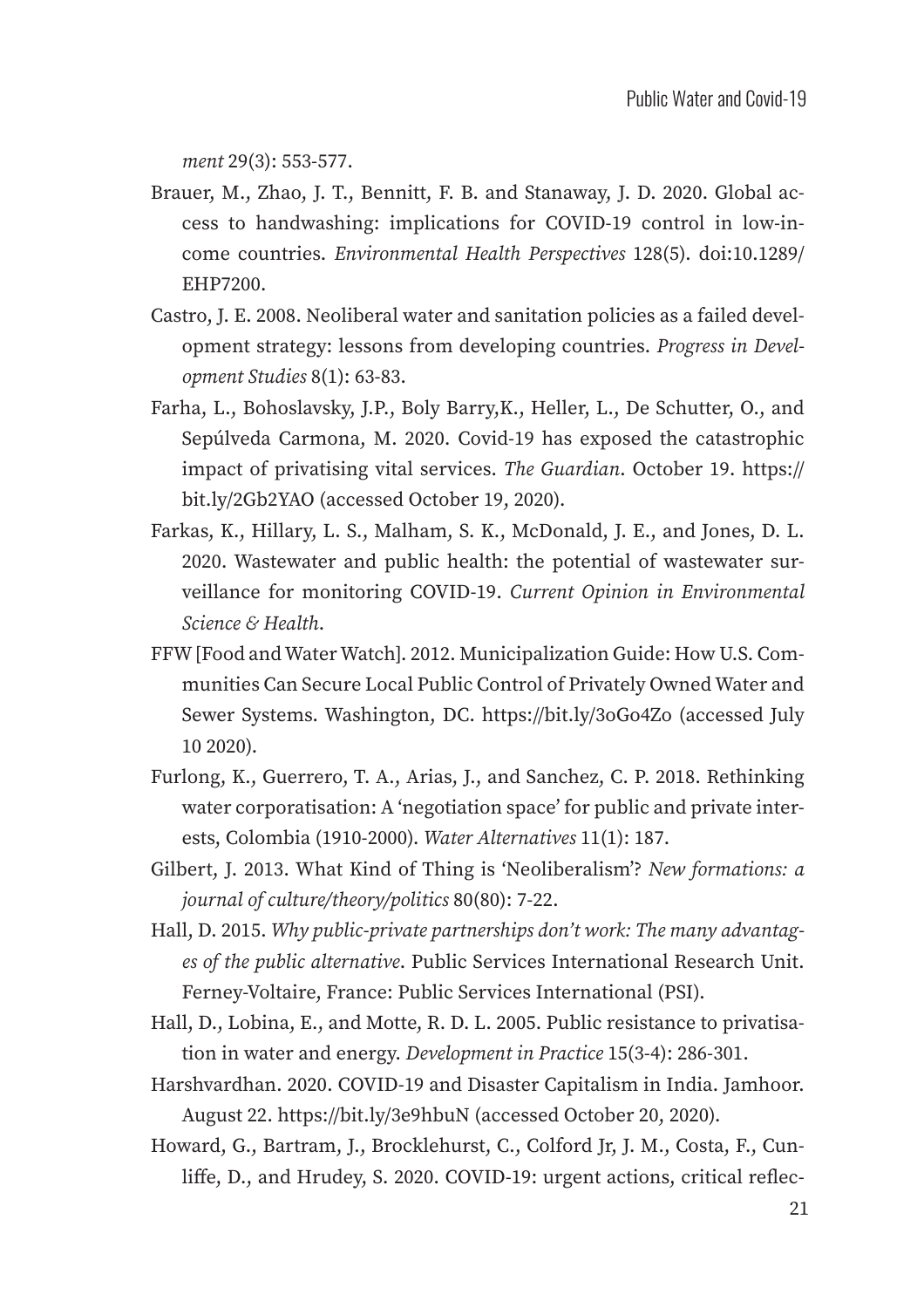tions and future relevance of 'WaSH': lessons for the current and future pandemics. *Journal of Water, Sanitation and Hygiene for Development* 10(3): 379-396.

- Jiwani, S. S. and Antiporta, D. A. 2020. Inequalities in access to water and soap matter for the COVID-19 response in sub-Saharan Africa. *International Journal for Equity in Health* 19: 1-3.
- Keohane, D. 2020. Engie 'welcomes' improved Veolia offer for Suez stake. *Financial Times*. September 30. https://on.%.com/34FAUin (accessed October 13, 2020).
- Kishimoto, K., Steinfort, L., and Petitjean, O. 2020. *The Future is Public: Towards Democratic Ownership of Public Services*. Amsterdam, The Netherlands: Transnational Institute (TNI).
- Klein, N. 2007. *The shock doctrine: The rise of disaster capitalism*. New York, United States: Macmillan.
- Llano-Arias, V. 2015. Community Knowledge Sharing and Co-Production of Water Services: Two Cases of Community Aqueduct Associations in Colombia. *Water Alternatives* 8(2).
- Maceira, A. 2020. Towards a reconfiguration of the Water Industry. *Smart: The Disruptive Water Magazine*. September.
- McDonald, D. A. (Ed.). 2014. *Rethinking Corporatization and Public Services in the Global South*. Zed Books: London.
- McDonald, D. A., Marois, T., and Spronk, S. 2020a. Public Banks + Public Water= SDG 6?. *Water Alternatives*, 14(1), 1-18.
- McDonald, D.A., Marois T., and Barrowclough, D. 2020b. *Public Banks and Covid-19: Combatting the Pandemic With Public Finance*. Municipal Services Project: Kingston, UNCTAD: Geneva, and Eurodad: Brussels.
- Meehan, K., Jepson, W., Harris, L.M. et al. 2020. Exposing the myths of household water insecurity in the global north: A critical review. *WIREs Water*. e1486. https://doi.org/10.1002/wat2.1486
- Mill, J.S. 1872. *The Principles of Political Economy with Some of Their Applications to Social Philosophy*. Boston, United States: Lee and Shepard.
- Mohler, J. 2020. A Philly suburb wants to sell its water, offering a glimpse of post-COVID America. *In the Public Interest*, June 28. https://bit. ly/31WV8T8 (accessed July 15, 2020).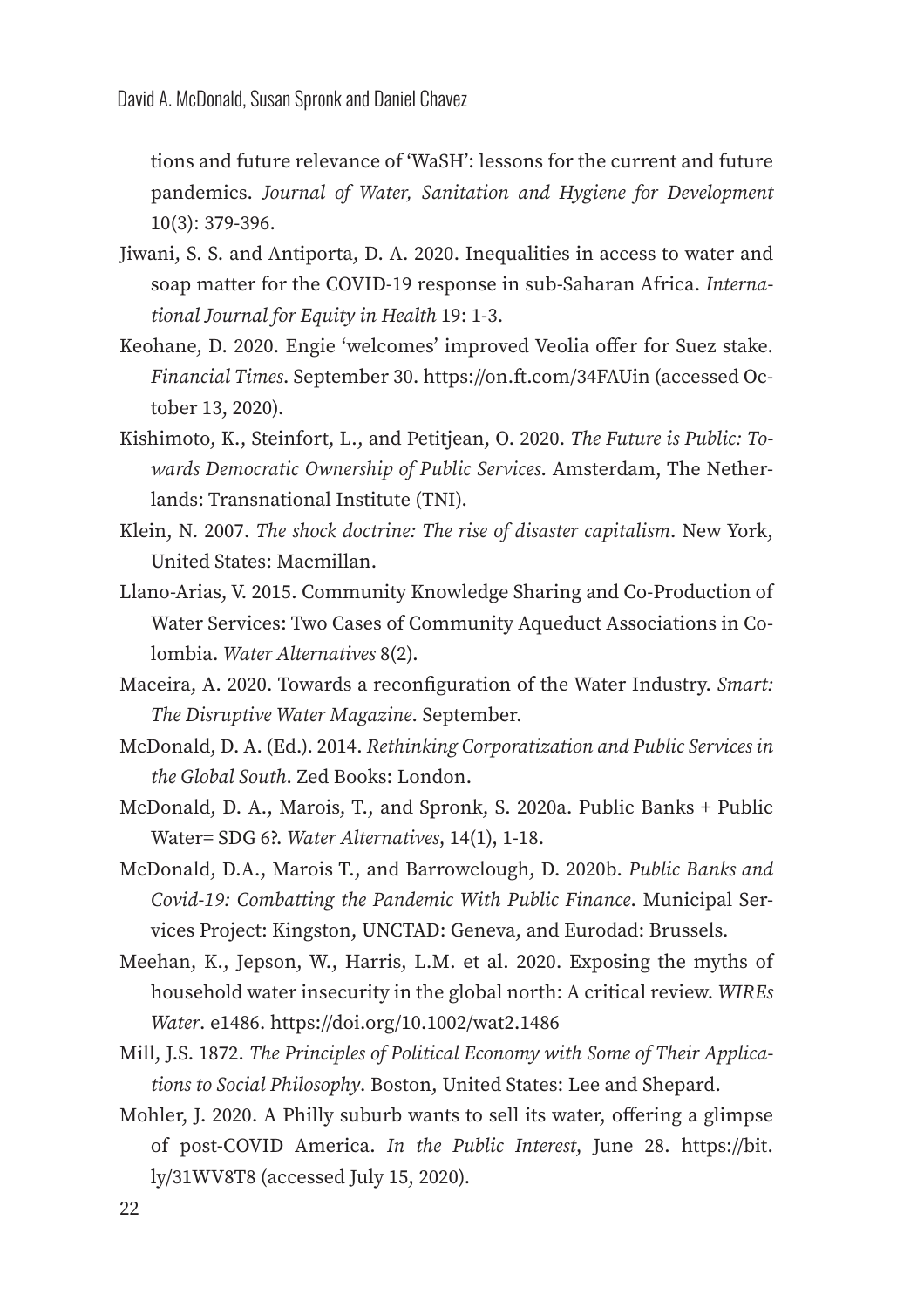- Morley, J. E. and Vellas, B. 2020. COVID-19 and Older Adult. *J Nutr Health Aging* 24(4): 364-365.
- Raftelis. 2020. *The Financial Impact of the COVID-19 Crisis on U.S. Drinking Water Utilities*. Report prepared for the American Water Works Association and the Association of Metropolitan Water Agencies. https://bit. ly/2THuPeY (accessed October 20, 2020).
- Roy, A. 2020. The pandemic is a portal. *Financial Times*. April 3. https:// on.ft.com/3jrNt5a (accessed May 15, 2020).
- Schmidt, C. W. 2020. Lack of Handwashing Access: A Widespread Deficiency in the Age of COVID-19. *Environmental Health Perspectives* 128(6), 064002.
- Sickbert-Bennett, E. E., Weber, D. J., Gergen-Teague, M. F., Sobsey, M. D., Samsa, G. P. and Rutala, W. A. 2005. Comparative efficacy of hand hygiene agents in the reduction of bacteria and viruses. *American Journal of Infection Control* 33(2): 67-77.
- Smith, M. L., Gandolfi, S., Coshall, P. M., and Rahman, P. K. 2020. Biosurfactants: a Covid-19 perspective. *Frontiers in Microbiology* 11.
- Suez. 2020. COVID-19: SUEZ puts in place a solidarity plan. https://bit.ly/ 2JinMrj (accessed May 19, 2020).
- Swain, M., McKinney, E., and Susskind, L. 2020. Water shutoffs in older American cities: causes, extent, and remedies. *Journal of Planning Education and Research*, 0739456X20904431.
- Tan, J. 2012. The pitfalls of water privatization: failure and reform in Malaysia. *World Development* 40(12): 2552-2563.
- Tempest, O. 2020. The water sector's response to COVID-19. *Smart Water Magazine*. May 14. https://bit.ly/2TDFnvQ (accessed on July 25, 2020).
- Teodoro, M. P. 2019. Water and sewer affordability in the United States. *AWWA Water Science* 1(2): e1129.
- Thames Water. 2020. Thames Water donates £1 million to help customers during coronavirus, *Smart Water Magazine*. May 5. https://bit.ly/3mG-GDdV (accessed on July 15, 2020).
- Tiemann, M. 2017. Drinking Water State Revolving Fund (DWSRF): Program overview and issues. Congressional Research Service Report, 7-5700. May 3. https://bit.ly/3oIGEQs (accessed January 12, 2019).